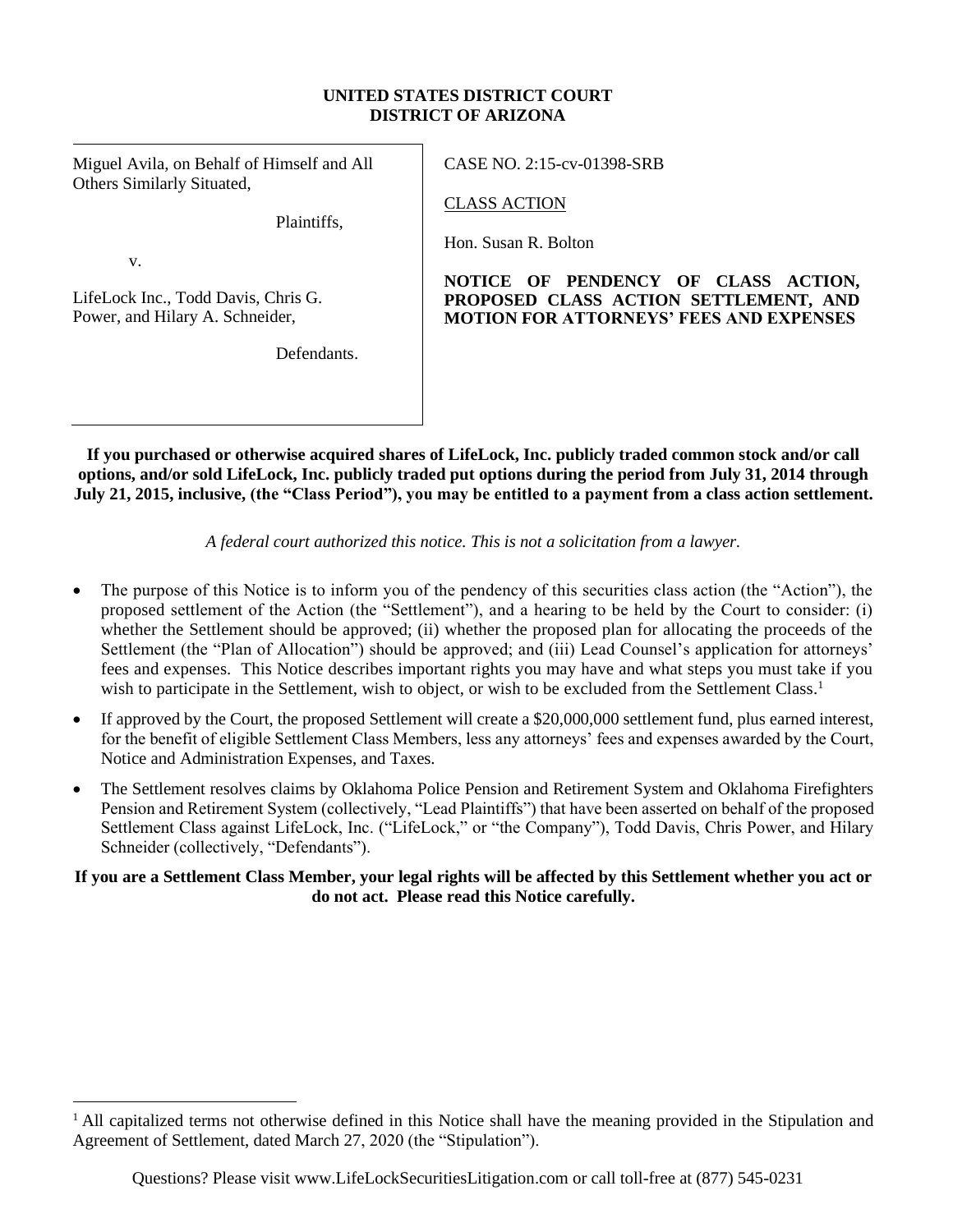## **YOUR LEGAL RIGHTS AND OPTIONS IN THIS SETTLEMENT**

| <b>SUBMIT A CLAIM FORM</b><br><i><b>ONLINE OR POSTMARKED NO</b></i><br><b>LATER THAN JULY 16, 2020</b>                                                                      | The <u>only</u> way to get a payment. See Question 8 below for details.                                                                                                                                                                                                                          |
|-----------------------------------------------------------------------------------------------------------------------------------------------------------------------------|--------------------------------------------------------------------------------------------------------------------------------------------------------------------------------------------------------------------------------------------------------------------------------------------------|
| <b>EXCLUDE YOURSELF FROM</b><br>THE SETTLEMENT CLASS SO<br><b>THAT IT IS RECEIVED NO</b><br><b>LATER THAN JUNE 30, 2020</b>                                                 | Get no payment. This is the only option that, assuming your claim is<br>timely brought, might allow you to ever bring or be part of any other<br>lawsuit against Defendants and/or the other Released Defendant<br>Parties concerning the Released Claims. See Question 11 below for<br>details. |
| <b>OBJECT SO THAT IT IS</b><br><b>RECEIVED NO LATER THAN</b><br><b>JUNE 30, 2020</b>                                                                                        | Write to the Court about why you do not like the Settlement, the Plan<br>of Allocation, or the Fee and Expense Application. If you object, you<br>will still be a member of the Settlement Class. See Question 14 below<br>for details.                                                          |
| <b>GO TO A HEARING ON JULY 21,</b><br><b>2020 AND FILE A NOTICE OF</b><br><b>INTENTION TO APPEAR SO</b><br><b>THAT IT IS RECEIVED NO</b><br><b>LATER THAN JUNE 30, 2020</b> | Ask to speak in Court at the Settlement Hearing about the Settlement.<br>See Question 16 and 18 below for details.                                                                                                                                                                               |
| <b>DO NOTHING</b>                                                                                                                                                           | Get no payment AND give up your rights to bring your own<br>individual action.                                                                                                                                                                                                                   |

• These rights and options**—and the deadlines to exercise them—**are explained in this Notice.

• The Court in charge of this case still has to decide whether to approve the Settlement. Payments will be made to all Settlement Class Members who timely submit valid Claim Forms, if the Court approves the Settlement and after any appeals are resolved. Please be patient.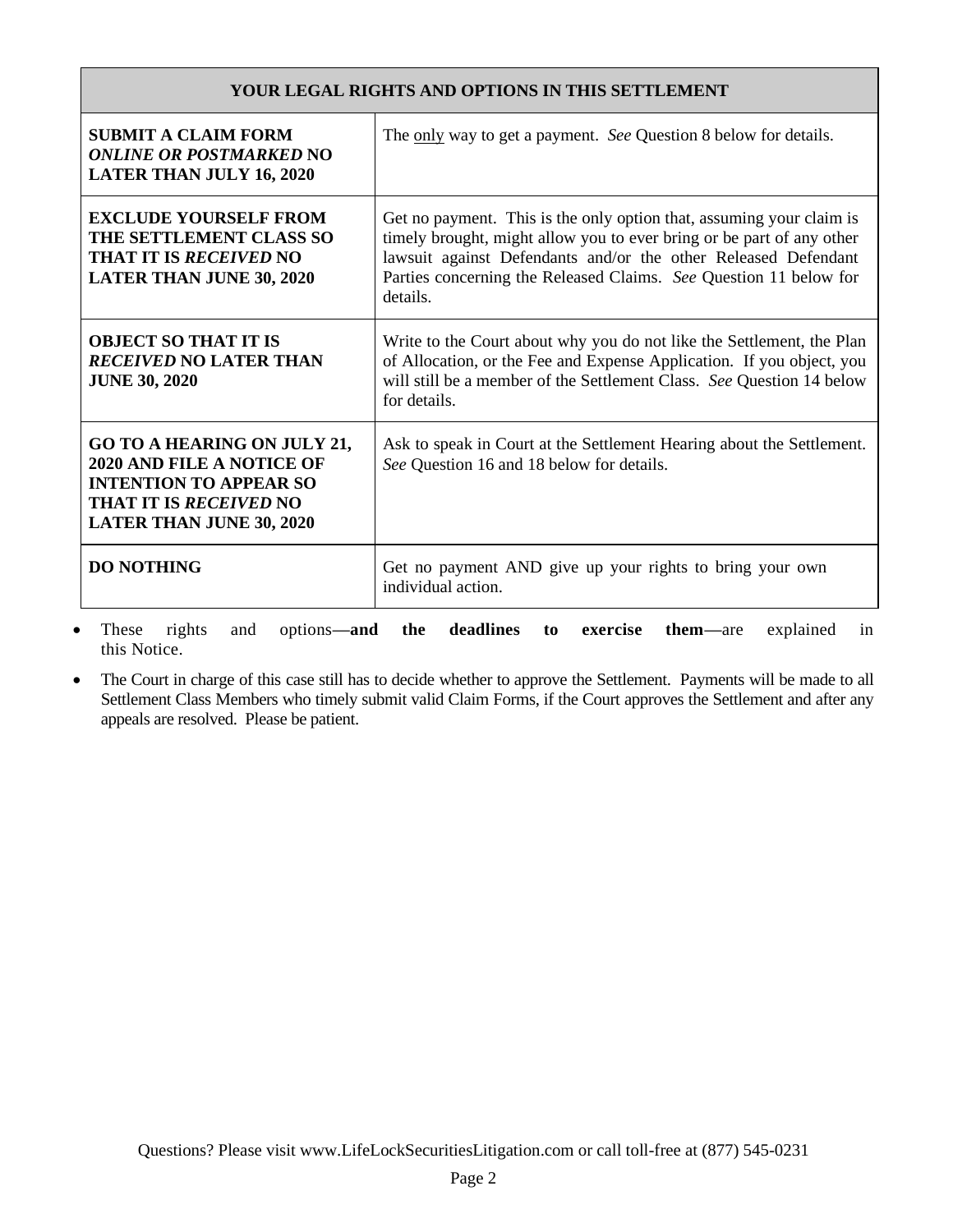# **SUMMARY OF THE NOTICE**

## **Statement of the Settlement Class's Recovery**

1. Subject to Court approval, Lead Plaintiffs, on behalf of the Settlement Class, have agreed to settle the Action in exchange for a payment of \$20,000,000 (the "Settlement Amount"), which will be deposited into an interestbearing Escrow Account (the "Settlement Fund"). The Net Settlement Fund (as defined below) will be distributed to Settlement Class Members according to the Court-approved plan of allocation (the "Plan of Allocation" or "Plan"). The proposed Plan of Allocation is set forth on pages 12-18 below.

## **Estimate of Average Amount of Recovery Per Share**

2. Based on Lead Plaintiffs' consulting damages expert's estimate of the number of shares of LifeLock publicly traded common stock eligible to participate in the Settlement, and assuming that all such investors eligible to participate do so, Lead Plaintiffs estimate that the average recovery would be approximately \$0.28 per allegedly damaged share (before deduction of any Court-approved fees and expenses, such as attorneys' fees and expenses, Taxes, and Notice and Administration Expenses). If the Court approves the Fee and Expense Application (discussed below), the average recovery would be approximately \$0.19 per allegedly damaged share.<sup>2</sup> Please note, however, that these **average recovery amounts are only estimates and Settlement Class Members may recover more or less than these estimated amounts.** An individual Settlement Class Member's actual recovery will depend on for example: (i) the total number of claims submitted; (ii) the amount of the Net Settlement Fund; (iii) when the Settlement Class Member purchased or otherwise acquired shares of LifeLock publicly traded common stock or call options, or sold LifeLock publicly traded put options, during the Class Period; and (iv) whether and when the Settlement Class Member sold the securities. *See* the Plan of Allocation beginning on page 12 for information on the calculation of your Recognized Claim.

## **Statement of Potential Outcome of Case if the Action Continued to be Litigated**

3. The Parties disagree about both liability and damages and do not agree on the damages that would be recoverable if Lead Plaintiffs were to prevail on each claim asserted against Defendants. The issues on which the Parties disagree include, for example: (i) whether Defendants made any statements or omitted any facts that were materially false or misleading, or otherwise actionable under the federal securities laws; (ii) whether any such allegedly materially false or misleading statements or omissions were made with the required level of intent or recklessness; (iii) the amounts by which the prices of LifeLock common stock and call options were allegedly artificially inflated (or deflated in the case of put options); (iv) the extent to which factors such as general market, economic and industry conditions, influenced the trading prices of LifeLock common stock and options during the Class Period; and (v) whether or not Defendants' allegedly false and misleading statements proximately caused the losses suffered by the Settlement Class.

4. Defendants have denied and continue to deny any wrongdoing, deny that they have committed any act or omission giving rise to any liability or violation of law, and deny that Lead Plaintiffs and the Settlement Class have suffered any loss attributable to Defendants' actions. While Lead Plaintiffs believe they have meritorious claims, they recognize that there are significant obstacles in the way to recovery.

# **Statement of Attorneys' Fees and Expenses Sought**

5. Lead Counsel, on behalf of themselves and Liaison Counsel ("Plaintiffs' Counsel"), will apply to the Court for an award of attorneys' fees from the Settlement Fund in an amount not to exceed 30% of the Settlement Fund, which includes any accrued interest. Lead Counsel will also apply for payment of litigation expenses incurred by Plaintiffs' Counsel in prosecuting the Action in an amount not to exceed \$350,000, plus accrued interest, which may include an application pursuant to the Private Securities Litigation Reform Act of 1995 ("PSLRA") for the reasonable costs and expenses (including lost wages) of Lead Plaintiffs directly related to their representation of the Settlement Class. If the Court approves Lead Counsel's Fee and Expense Application, the average amount of fees and expenses, assuming claims are filed for all shares eligible to participate in the Settlement, will be approximately

<sup>&</sup>lt;sup>2</sup> An allegedly damaged share might have been traded, and potentially damaged, more than once during the Class Period, and the average recovery indicated above represents the estimated average recovery for each share that allegedly incurred damages.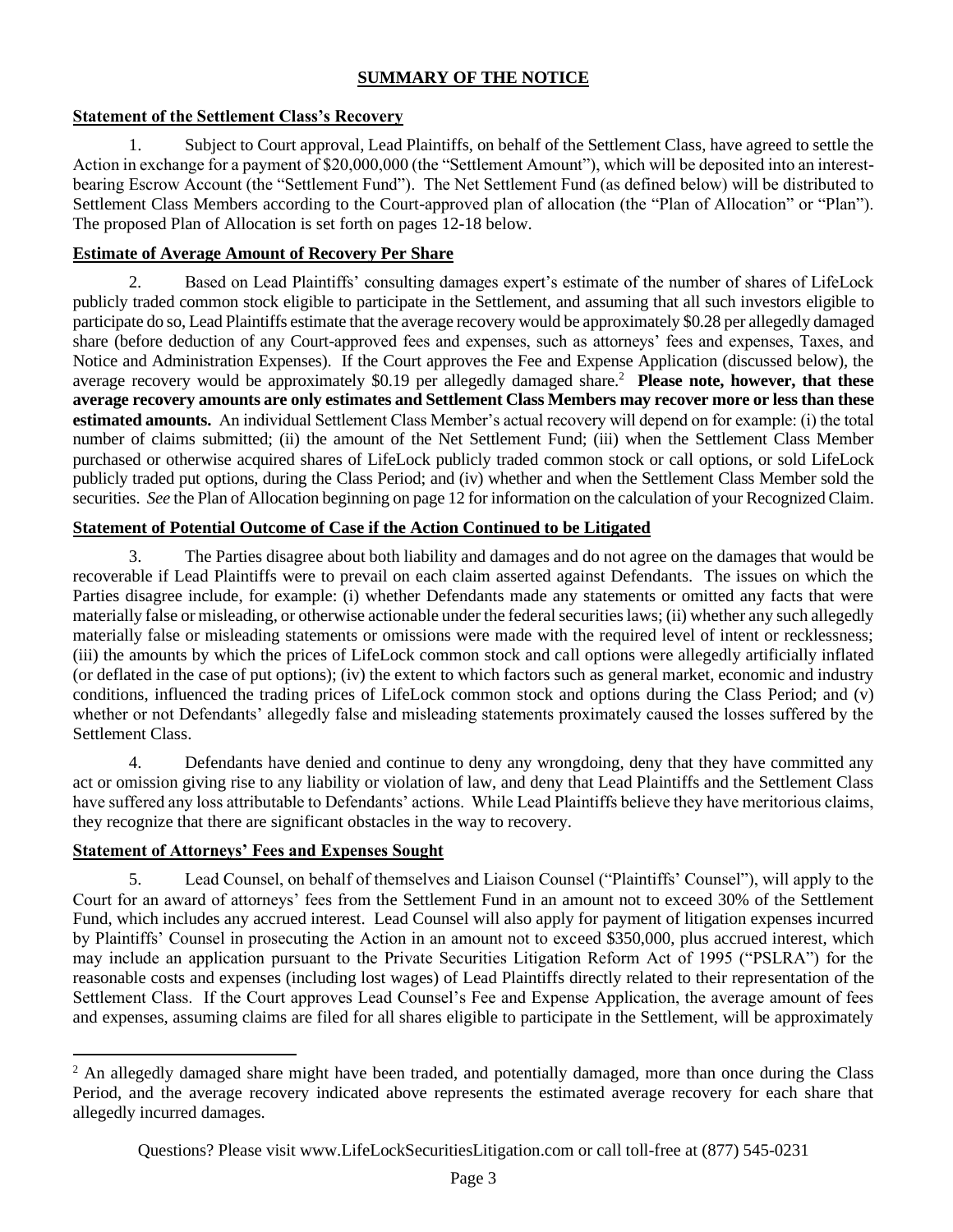\$0.09 per allegedly damaged share of LifeLock common stock. A copy of the Fee and Expense Application will be posted on www.LifeLockSecuritiesLitigation.com after it has been filed with the Court.

#### **Reasons for the Settlement**

6. For Lead Plaintiffs, the principal reason for the Settlement is the guaranteed cash benefit to the Settlement Class. This benefit must be compared to the uncertainty of being able to prove the allegations in the Complaint; the risk that the Court may grant some or all of the anticipated motions to be filed by Defendants; the risks of litigation, especially in complex securities actions like this; as well as the difficulties and delays inherent in such litigation (including any trial and appeals). For Defendants, who deny all allegations of wrongdoing or liability whatsoever and deny that Settlement Class Members were damaged, the principal reasons for entering into the Settlement are to end the burden, expense, uncertainty, and risk of further litigation.

#### **Identification of Attorneys' Representatives**

7. Lead Plaintiffs and the Settlement Class are represented by Lead Counsel, Bernstein Liebhard LLP, Michael S. Bigin, Esq., 10 East 40th Street, New York, NY 10016, (212) 779-1414, www.bernlieb.com, and Labaton Sucharow LLP, Carol C. Villegas, Esq., 140 Broadway, New York, NY 10005, (888) 219-6877, www.labaton.com, settlementquestions@labaton.com.

8. Further information regarding the Action, the Settlement, and this Notice may be obtained by contacting the Claims Administrator: c/o JND Legal Administration, PO Box 91368, Seattle, WA 98111, (877) 545- 0231, or Lead Counsel, or visiting the Settlement website at www.LifeLockSecuritiesLitigation.com.

#### **Please Do Not Call the Court with Questions About the Settlement.**

# **[END OF PSLRA COVER PAGE]**

# **BASIC INFORMATION**

## **1. Why did I get this Notice?**

9. You or someone in your family, or an investment account for which you serve as a custodian, may have purchased or otherwise acquired shares of LifeLock publicly traded common stock and/or call options, and/or sold LifeLock publicly traded put options during the Class Period of July 31, 2014 through July 21, 2015, inclusive, and may be a Settlement Class Member. This Notice explains the Action, the Settlement, Settlement Class Members' legal rights, what benefits are available, who is eligible for them, and how to get them. Receipt of this Notice does not mean that you are a Member of the Settlement Class or that you will be entitled to receive a payment. **If you wish to be eligible for a payment, you are required to submit the Claim Form that is being distributed with this Notice.** *See* **Question 8 below.**

10. The Court directed that this Notice be sent to Settlement Class Members to inform them of the terms of the proposed Settlement and about all of their options, before the Court decides whether to approve the Settlement at the upcoming hearing to consider the fairness, reasonableness, and adequacy of the Settlement, the proposed Plan of Allocation, and Lead Counsel's Fee and Expense Application (the "Settlement Hearing").

11. The Court in charge of the Action is the United States District Court for the District of Arizona, and the case is known as *Miguel Avila, et al. v. LifeLock, Inc., et al.,* Case No. 2:15-cv-01398-SRB. The Action is assigned to the Honorable Susan R. Bolton, United States District Judge.

## **2. What is this case about and what has happened so far?**

12. LifeLock provides identity theft protection services for consumers and fraud and risk solutions for enterprises. Lead Plaintiffs claim that LifeLock violated the federal securities laws by misrepresenting its ability to provide "near real-time" alerts to consumer customers. Lead Plaintiffs also allege that the misrepresentations about near real-time alerts violated a Federal Trade Commission ("FTC") consent order relating to LifeLock's advertising and marketing practices (the "FTC Order").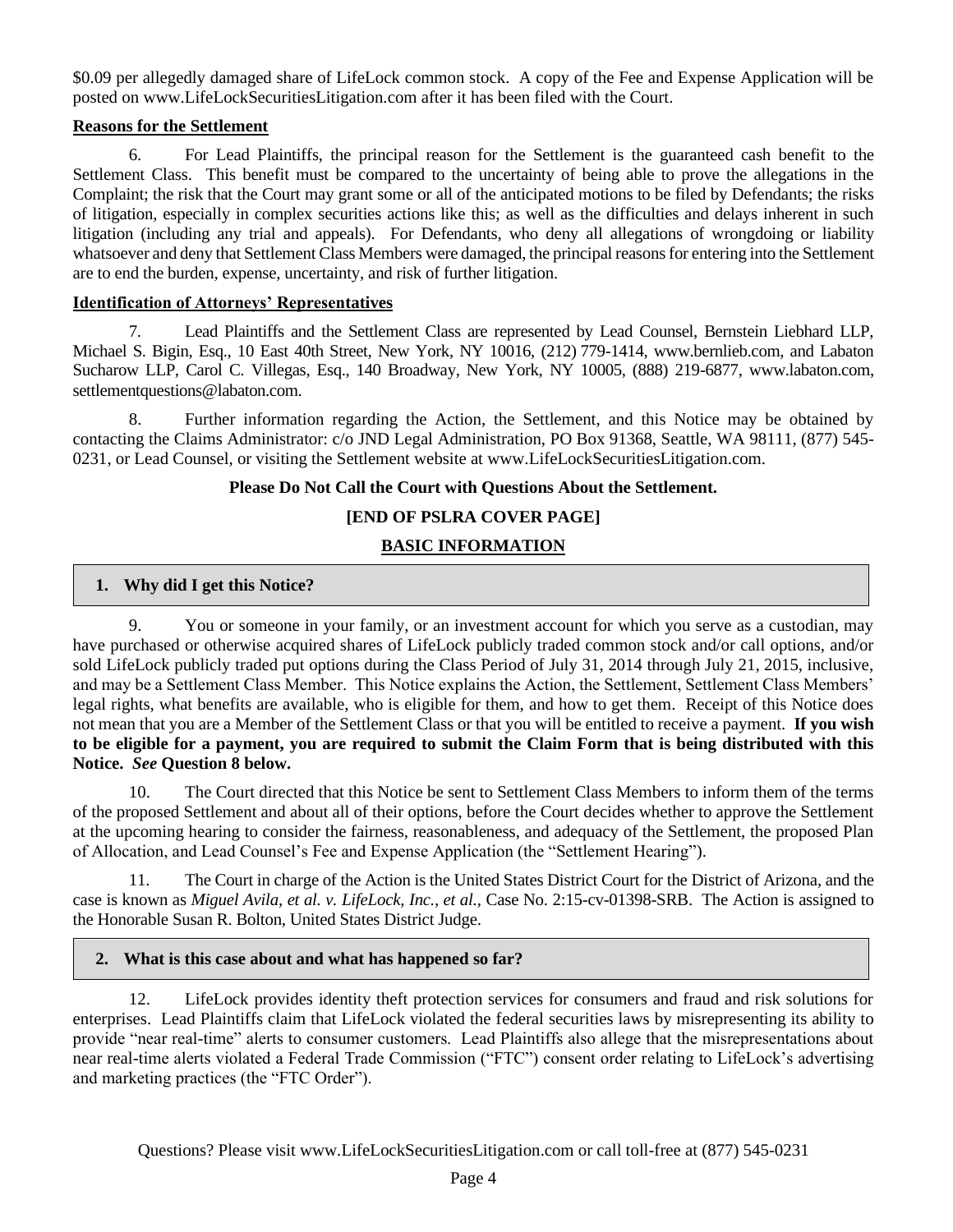13. Lead Plaintiffs allege that the market began to learn of Defendants' alleged misrepresentations when, on February 10, 2015, LifeLock announced that it had accrued a \$20 million legal reserve for a possible settlement with the FTC and, thereafter, learned the full truth when the FTC announced, on July 21, 2015, that it was seeking to hold LifeLock in contempt of the FTC Order for, *inter alia*, misrepresenting its ability to provide near real-time alerts. When the FTC announced its contempt proceeding, which was later settled with no admission of wrongdoing by LifeLock, the price of LifeLock's common stock dropped.

14. The initial complaint in the Action was filed on July 22, 2015. On October 9, 2015, the Court issued an Order: (i) appointing Oklahoma Police Pension and Retirement System and Oklahoma Firefighters Pension and Retirement Systems as Lead Plaintiffs for the proposed class; and (ii) appointing Bernstein Liebhard LLP and Labaton Sucharow LLP as Lead Counsel, and Bonnett, Fairbourn, Friedman, & Balint, P.C. as Liaison Counsel. Lead Plaintiffs filed an amended complaint on December 10, 2015, alleging violations of Sections 10(b) and 20(a) of the Securities Exchange Act of 1934 ("Exchange Act"), and Rule 10b-5 promulgated thereunder, by the United States Securities and Exchange Commission ("SEC"), against LifeLock, Todd Davis and Chris Power.

15. Defendants moved to dismiss the amended complaint and their motion was granted on August 3, 2016. The operative Second Amended Class Action Complaint (the "Complaint"), alleging violations of Sections 10(b) and 20(a) of the Exchange Act, and Rule 10b-5 promulgated thereunder, was filed on October 14, 2016 against LifeLock, Davis, Power, and Schneider, and challenged statements related to LifeLock's alert services and PCI-DSS compliance, as well as the FTC's investigation. Defendants again filed a motion to dismiss, which Lead Plaintiffs opposed.

16. On August 21, 2017, the Court issued an Order granting Defendants' motion to dismiss the Complaint for failure to adequately allege a claim with prejudice (the "MTD Order"). On August 21, 2017, the Court entered judgment in favor of Defendants.

17. On September 19, 2017, Lead Plaintiffs filed a notice of appeal to the Ninth Circuit Court of Appeals ("Ninth Circuit") appealing the MTD Order, as well as all prior orders and rulings merged therein. Lead Plaintiffs appealed from the Court's dismissal of those alleged misstatements related to the Company's alert services and did not appeal the dismissal of any alleged misstatements related to LifeLock's PCI-DSS compliance or the FTC investigation.

18. On August 29, 2019, the Ninth Circuit issued an Order reversing in part and affirming in part the Court's MTD Order, permitting the alerts-related claims under Section 10(b) to proceed against Defendants Davis and Schneider, and LifeLock, and the Section 20(a) claims to proceed as to Defendants Davis, Schneider, and Power. The Ninth Circuit remanded the case for further proceedings consistent with the Order.

19. On October 23, 2019, the Parties filed a Proposed Case Management Plan with the Court. The Proposed Case Management Plan contemplated that the Parties would engage in accelerated fact discovery in order to determine whether they could reach a resolution of the matter. On December 3, 2019, the Court issued a scheduling order largely adopting the terms of the Parties' Proposed Case Management Plan. The Parties served their respective Rule 26 initial disclosures on November 15, 2019. During the accelerated discovery process the Parties negotiated mutually agreeable search parameters and produced documents responsive thereto. Document productions began on November 15, 2019 and were completed by the Parties as of February 21, 2020. In total, Lead Plaintiffs produced 14,671 pages of documents. Defendants produced 62,385 documents. In addition, the Parties took the deposition of a former LifeLock employee, who provided information about the Alerts Claims.

20. On December 5, 2019, Defendants filed their Answer to the Complaint, denying the claims and asserting affirmative defenses.

21. In late 2019, Lead Plaintiffs and Defendants began exploring the possibility of a negotiated resolution of the Action and engaged retired District Court Judge Layn Phillips, Esq., a well-respected and highly experienced mediator, to assist them in a potential settlement of the claims against Defendants. On March 4, 2020, the Parties engaged in a full-day mediation session before the Mediator. In advance of that session, the Parties submitted detailed opening and reply mediation statements to the Mediator, together with numerous supporting exhibits, including expert reports, which addressed both liability and damages issues. The Parties were able to reach an agreement in principle to settle the claims against Defendants, resulting in a memorandum of understanding, entered into on March 4, 2020. The Stipulation (together with its exhibits) constitutes the final and binding agreement between the Parties.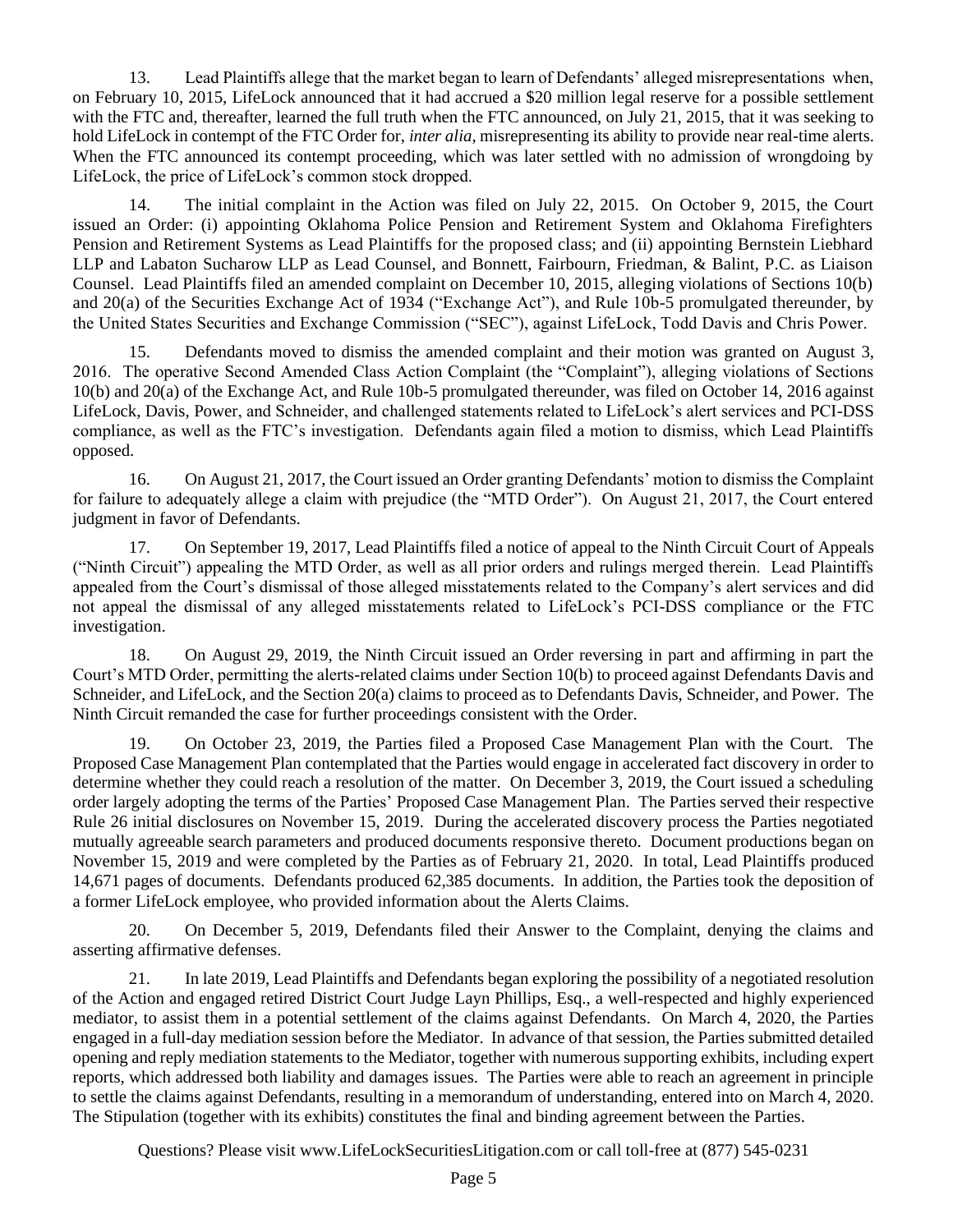22. Lead Plaintiffs, through Lead Counsel, represent that they have conducted a thorough investigation relating to the claims, defenses, and underlying events and transactions that are the subject of the Action. This process included reviewing and analyzing: (i) documents filed publicly by the Company with the SEC; (ii) publicly available information, including press releases, news articles, and other public statements issued by or concerning the Company and the Defendants; (iii) research reports issued by financial analysts concerning the Company; (iv) other publicly available information and data concerning the Company, including information concerning LifeLock's alerting services and data protection; (v) FTC documents, press releases, and filings related to the FTCs regulation and oversight of LifeLock; (vi) documents and communications obtained from the FTC through the Freedom of Information Act ("FOIA"); (vii) pleadings filed in other litigations concerning the events underlying the Complaint, which named certain Defendants herein as defendants or nominal defendants; (viii) 62,385 documents produced by Defendants in connection with accelerated discovery; and (ix) the applicable law governing the claims and potential defenses. Lead Counsel also interviewed 26 former LifeLock employees and other persons with relevant knowledge, and consulted with experts on FTC regulations, valuation, damages, and causation issues. The Parties also deposed a former LifeLock employee who provided information concerning the Alerts Claims.

#### **3. Why is this a class action?**

23. In a class action, one or more persons or entities (in this case, Lead Plaintiffs), sue on behalf of people and entities who or which have similar claims. Together, these people and entities are a "class," and each is a "class member." Bringing a case, such as this one, as a class action allows the adjudication of many similar claims of persons and entities who or which might be too small to bring economically as separate actions. One court resolves the issues for all class members at the same time, except for those who exclude themselves, or "opt-out," from the class.

#### **4. What are the reasons for the Settlement?**

24. The Court did not finally decide in favor of Lead Plaintiffs or Defendants. Instead, both sides agreed to a settlement that will end the Action. Lead Plaintiffs and Lead Counsel believe that the claims asserted in the Action have merit, however, Lead Plaintiffs and Lead Counsel recognize the expense and length of continued proceedings necessary to pursue their claims through trial and appeals, as well as the difficulties in establishing liability and damages. In light of the Settlement and the guaranteed cash recovery to the Settlement Class, Lead Plaintiffs and Lead Counsel believe that the proposed Settlement is fair, reasonable, and adequate, and in the best interests of the Settlement Class.

25. Defendants have denied and continue to deny any allegations of wrongdoing contained in the Complaint and further deny that they did anything wrong, that Lead Plaintiffs or the Settlement Class suffered damages or that the price of LifeLock securities was artificially inflated by reasons of alleged misrepresentations, nondisclosures or otherwise. The Settlement should not be seen as an admission or concession on the part of Defendants. Defendants have taken into account the burden, expense, uncertainty, distraction, and risks inherent in any litigation and have concluded that it is desirable to settle upon the terms and conditions set forth in the Stipulation.

## **5. How do I know if I am part of the Settlement Class?**

26. The Court directed, for the purposes of the proposed Settlement, that everyone who fits the following description is a Settlement Class Member and subject to the Settlement unless they are an excluded person (*see* Question 6 below) or take steps to exclude themselves from the Settlement Class (*see* Question 11 below): *all Persons and entities who or which purchased or otherwise acquired shares of LifeLock publicly traded common stock and/or call options, and/or sold LifeLock publicly traded put options during the period from July 31, 2014 through July 21, 2015, inclusive, and who were damaged thereby.* 

27. Receipt of this Notice does not mean that you are a Settlement Class Member. The Parties do not have access to your transactions in LifeLock publicly traded common stock, call options, or put options. Please check your records or contact your broker to see if you are a member of the Settlement Class. If one of your mutual funds purchased LifeLock publicly traded common stock or call options, or sold LifeLock publicly traded put options during the Class Period, that alone does not make you a Settlement Class Member. You are a Settlement Class Member only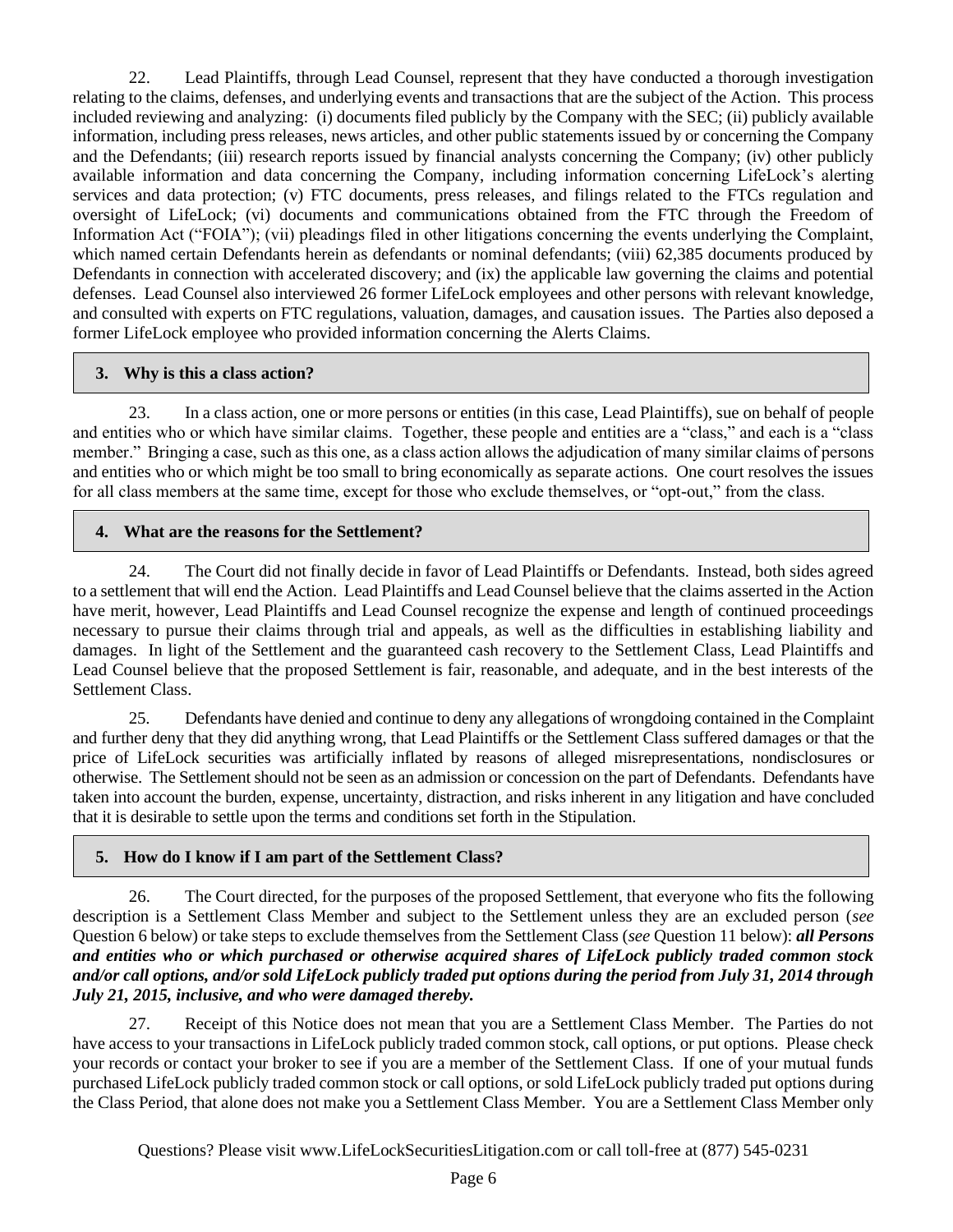if you individually purchased or otherwise acquired LifeLock publicly traded common stock or call options, or sold LifeLock publicly traded put options during the Class Period.

#### **6. Are there exceptions to the definition of the Settlement Class and to being included?**

28. Yes. There are some individuals and entities who or which are excluded from the Settlement Class by definition. Excluded from the Settlement Class are: (i) Defendants; (ii) members of the immediate families of the Individual Defendants; (iii) LifeLock's subsidiaries and affiliates, including LifeLock's employee retirement and benefit plan(s); (iv) any Person who is or was an officer or director of LifeLock or any of LifeLock's subsidiaries or affiliates during the Class Period; (v) any entity in which any Defendant has a controlling interest; and (vi) the legal representatives, heirs, successors and assigns of any such excluded Person or entity.

29. If you sold all of your LifeLock securities prior to the first alleged corrective disclosure, which occurred after the market closed on February 10, 2015, and made no subsequent purchases from February 11, 2015 through July 21, 2015, you are not a member of the Settlement Class because you were not damaged.

30. Also excluded from the Settlement Class will be any Person who or which timely and validly seeks exclusion from the Settlement Class in accordance with the procedures described in Question 11 below or whose request is otherwise allowed by the Court.

# **THE SETTLEMENT BENEFITS**

## **7. What does the Settlement provide?**

31. In exchange for the Settlement and the release of the Released Claims against the Released Defendant Parties, LifeLock, on behalf of itself and the other Defendants, has agreed to create a \$20 million cash fund, which may accrue interest, to be distributed, after deduction of Court-awarded attorneys' fees and litigation expenses, Notice and Administration Expenses, Taxes, and any other fees or expenses approved by the Court (the "Net Settlement Fund"), among all Settlement Class Members who submit valid Claim Forms and are found to be eligible to receive a distribution from the Net Settlement Fund ("Authorized Claimants").

## **8. How can I receive a payment?**

32. To qualify for a payment, you must submit a timely and valid Claim Form. A Claim Form is included with this Notice. You can also obtain a Claim Form from the website dedicated to the Settlement: www.LifeLockSecuritiesLitigation.com, or from Lead Counsel's websites, www.bernlieb.com and www.labaton.com. You can request that a Claim Form be mailed to you by calling the Claims Administrator toll-free at (877) 545-0231. Please read the instructions contained in the Claim Form carefully, fill out the Claim Form, include all the documents the form requests, sign it, and mail or submit it to the Claims Administrator so that it is **postmarked or submitted online no later than July 16, 2020.**

#### **9. When will I receive my payment?**

33. The Court will hold a Settlement Hearing on **July 21, 2020 at 10:00 a.m.** to decide, among other things, whether to finally approve the Settlement. Even if the Court approves the Settlement, there may be appeals which can take time to resolve, perhaps more than a year. It also takes a long time for all of the Claim Forms to be accurately reviewed and processed. Please be patient.

## **10. What am I giving up to receive a payment or stay in the Settlement Class?**

34. If you are a member of the Settlement Class, unless you exclude yourself, you will remain in the class, and that means that, upon the "Effective Date" of the Settlement, you will release all "Released Claims" against the "Released Defendant Parties."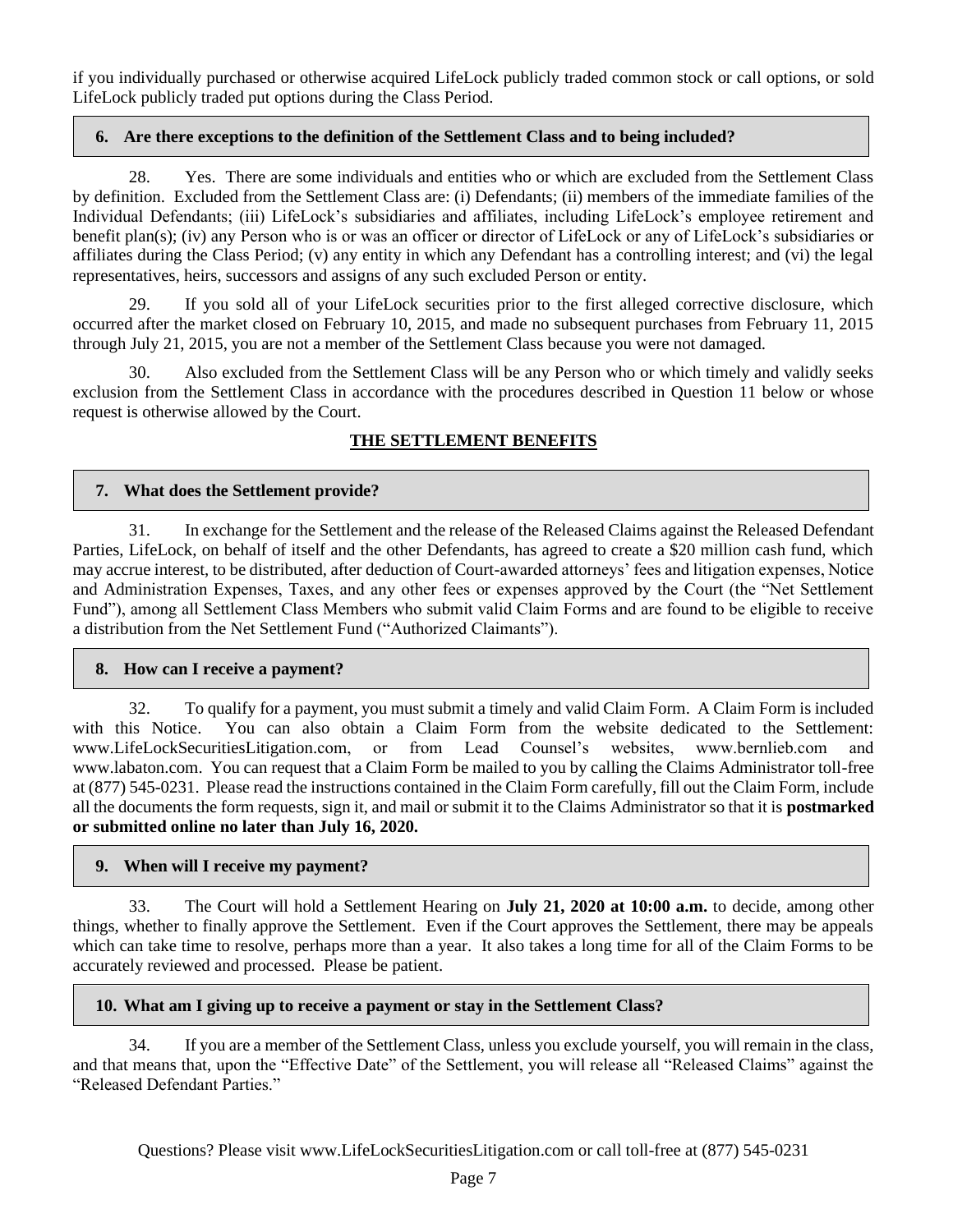(a) **"Released Claims"** means any and all claims and causes of action of every nature and description, including both known claims and Unknown Claims (defined below), contingent or absolute, mature or not mature, liquidated or not liquidated, accrued or not accrued, concealed or hidden, regardless of legal or equitable theory and whether arising under federal, state, common or foreign law, that Lead Plaintiffs or any other Settlement Class Member: (i) asserted in the Action; or (ii) could have asserted in the Action or any forum, domestic or foreign, that arise out of, are based upon, or relate to, directly or indirectly, in whole or in part, to: (a) the allegations, transactions, facts, events, matters or occurrences, representations or omissions involved, set forth, alleged or referred to in the Action; and (b) the purchase of LifeLock's publicly traded common stock and/or call options and/or sale of LifeLock's publicly traded put options during the Class Period. For the avoidance of doubt, Released Claims do not include: (i) claims relating to the enforcement of the Settlement; (ii) any claims arising out of the shareholder derivative action, *In re: LifeLock, Inc. Derivative Litigation,* No. CV2015-054087 (Ariz. Super. Court); and (iii) any claims of Persons who submit a request for exclusion that is accepted by the Court.

(b) **"Released Defendant Parties"** means Defendants, Defendants' Counsel, and each of their respective past or present direct or indirect subsidiaries, parents, affiliates, principals, successors and predecessors, assigns, officers, directors, shareholders, trustees, partners, agents, fiduciaries, contractors, employees, attorneys, auditors, insurers; the spouses, members of the immediate families, representatives, and heirs of the Individual Defendants, as well as any trust of which any Individual Defendant is the settlor or which is for the benefit of any of their immediate family members; any firm, trust, corporation, or entity in which any Defendant has a controlling interest; and any of the legal representatives, heirs, successors in interest or assigns of Defendants.

(c) **"Unknown Claims"** means any and all Released Claims that Lead Plaintiffs or any other Settlement Class Member do not know or suspect to exist in his, her, or its favor at the time of the release of the Released Defendant Parties, and any and all Released Defendants' Claims that any Defendant does not know or suspect to exist in his, her, or its favor at the time of the release of the Released Plaintiff Parties, which if known by him, her, or it might have affected his, her, or its decision(s) with respect to the Settlement, including the decision to object to the terms of the Settlement or to exclude himself, herself, or itself from the Settlement Class. With respect to any and all Released Claims and Released Defendants' Claims, the Parties stipulate and agree that, upon the Effective Date, Lead Plaintiffs and Defendants shall expressly, and each other Settlement Class Member shall be deemed to have, and by operation of the Judgment or Alternative Judgment shall have, to the fullest extent permitted by law, expressly waived and relinquished any and all provisions, rights and benefits conferred by any law of any state or territory of the United States or foreign law, or principle of common law, which is similar, comparable, or equivalent to Cal. Civ. Code § 1542, which provides:

#### **A general release does not extend to claims that the creditor or releasing party does not know or suspect to exist in his or her favor at the time of executing the release and that, if known by him or her, would have materially affected his or her settlement with the debtor or released party.**

Lead Plaintiffs, other Settlement Class Members, or Defendants may hereafter discover facts, legal theories, or authorities in addition to or different from those which any of them now knows or believes to be true with respect to the subject matter of the Released Claims and the Released Defendants' Claims, but Lead Plaintiffs and Defendants shall expressly, fully, finally, and forever settle and release, and each Settlement Class Member shall be deemed to have settled and released, and upon the Effective Date and by operation of the Judgment or Alternative Judgment shall have settled and released, fully, finally, and forever, any and all Released Claims and Released Defendants' Claims as applicable, without regard to the subsequent discovery or existence of such different or additional facts, legal theories, or authorities. Lead Plaintiffs and Defendants acknowledge, and other Settlement Class Members by operation of law shall be deemed to have acknowledged, that the inclusion of "Unknown Claims" in the definition of Released Claims and Released Defendants' Claims was separately bargained for and was a material element of the Settlement.

35. The "Effective Date" will occur when an Order entered by the Court approving the Settlement becomes Final and is not subject to appeal. If you remain a member of the Settlement Class, all of the Court's orders, whether favorable or unfavorable, will apply to you and legally bind you. Upon the Effective Date, Defendants will also provide a release of any claims against Lead Plaintiffs and the Settlement Class arising out of or related to the institution, prosecution, or settlement of the claims in the Action.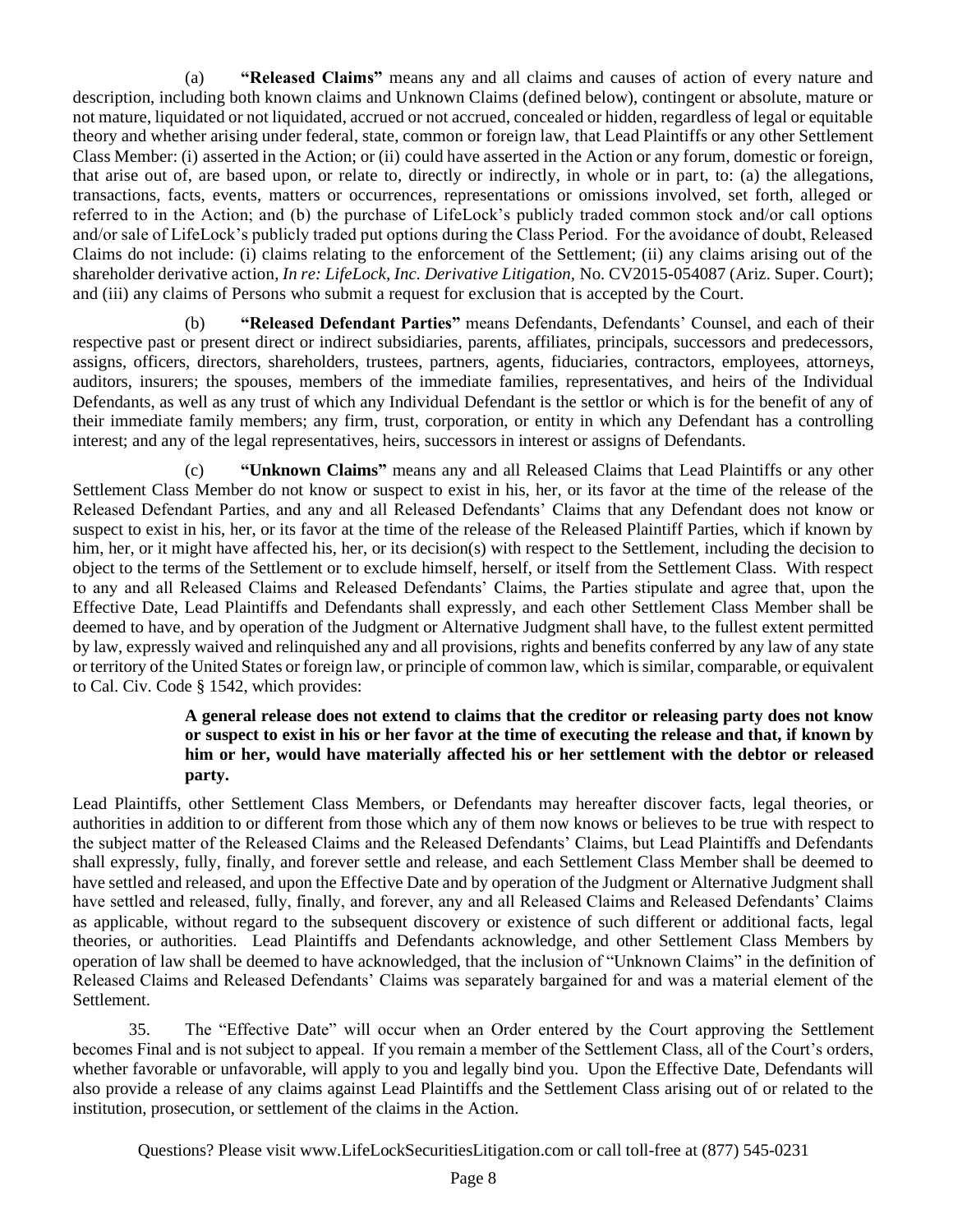## **EXCLUDING YOURSELF FROM THE SETTLEMENT CLASS**

36. If you do not want to be eligible to receive a payment from the Settlement but you want to keep any right you may have to sue or continue to sue the Released Defendant Parties on your own about the Released Claims, then you must take steps to remove yourself from the Settlement Class. This is called excluding yourself or "opting out." **Please note: if you bring your own claims, Defendants will have the right to seek their dismissal. Also, Defendants may terminate the Settlement if Settlement Class Members who purchased in excess of a certain amount of shares of LifeLock common stock seek exclusion from the Settlement Class.**

## **11. How do I exclude myself from the Settlement Class?**

37. To exclude yourself from the Settlement Class, you must mail a signed letter stating that you "request to be excluded from the Settlement Class in *Miguel Avila, et al. v. LifeLock, Inc., et al.,* Case No. 2:15-cv-01398-SRB (D. Ariz)." You cannot exclude yourself by telephone or e-mail. Each request for exclusion must also: (i) state the name, address, and telephone number of the person or entity requesting exclusion; (ii) state the number of LifeLock publicly traded common stock, call options, or put options the person or entity purchased, acquired, and sold during the Class Period, as well as the dates and prices of each such purchase, acquisition and sale; and (iii) be signed by the person or entity requesting exclusion or an authorized representative. A request for exclusion must be mailed, so that it is **received no later than June 30, 2020,** to:

> *LifeLock Securities Litigation EXCLUSIONS* c/o JND Legal Administration PO Box 91368 Seattle, WA 98111

#### **Your exclusion request must comply with these requirements in order to be valid, unless it is otherwise accepted by the Court.**

38. If you ask to be excluded, do not submit a Claim Form because you cannot receive any payment from the Net Settlement Fund. Also, you cannot object to the Settlement because you will not be a Settlement Class Member. However, if you submit a valid exclusion request, you will not be legally bound by anything that happens in the Action, and you may be able to sue (or continue to sue) Defendants and the other Released Defendant Parties in the future, assuming your claims are timely. If you have a pending lawsuit against any of the Released Defendant Parties, **please speak to your lawyer in the case immediately.**

# **THE LAWYERS REPRESENTING YOU**

## **12. Do I have a lawyer in this case?**

39. The Court appointed the law firms of Bernstein Liebhard LLP and Labaton Sucharow LLP to represent all Settlement Class Members. These lawyers are called "Lead Counsel." You will not be separately charged for these lawyers. The Court will determine the amount of Plaintiffs' Counsel's fees and expenses, which will be paid from the Settlement Fund. If you want to be represented by your own lawyer, you may hire one at your own expense.

## **13. How will the lawyers be paid?**

40. Plaintiffs' Counsel have not received any payment for their services in pursuing the claims against Defendants on behalf of the Settlement Class, nor have they been paid for their litigation expenses. Lead Counsel will ask the Court to award Plaintiffs' Counsel attorneys' fees of no more than 30% of the Settlement Fund, which will include any accrued interest. Plaintiffs' Counsel are Bernstein Liebhard LLP, Labaton Sucharow LLP, and Bonnett, Fairbourn, Friedman, & Balint, P.C. No other attorneys will share in the fee awarded by the Court. Lead Counsel will also seek payment of litigation expenses incurred by Plaintiffs' Counsel in the prosecution of the Action of no more than \$350,000, plus accrued interest, which may include an application in accordance with the PSLRA for the reasonable costs and expenses of Lead Plaintiffs directly related to their representation of the Settlement Class.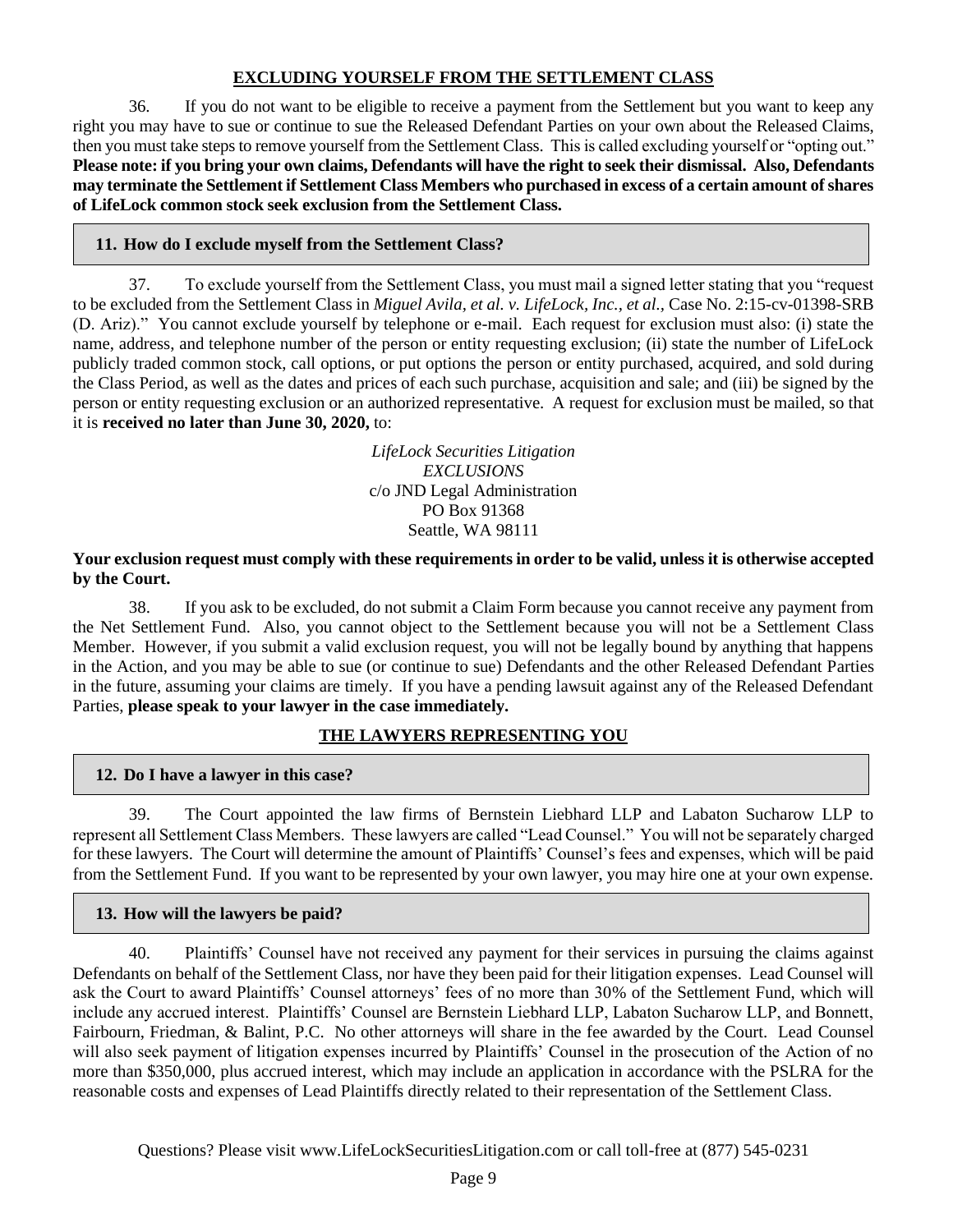#### **OBJECTING TO THE SETTLEMENT, THE PLAN OF ALLOCATION, OR THE FEE AND EXPENSE APPLICATION**

#### **14. How do I tell the Court that I do not like something about the proposed Settlement?**

41. If you are a Settlement Class Member, you can object to the Settlement or any of its terms, the proposed Plan of Allocation, and/or the Fee and Expense Application. You can ask the Court not to approve the Settlement, however you cannot ask the Court to order a different settlement; the Court can only approve or deny this Settlement. If the Court denies approval of the Settlement, no payments will be made to Settlement Class Members, the Parties will return to the position they were in before the Settlement was agreed to, and the Action will continue.

42. To object, you must send a signed letter stating that you object to the proposed Settlement, the proposed Plan of Allocation, and/or the Fee and Expense Application in "*Miguel Avila, et al. v. LifeLock, Inc., et al.,*  Case No. 2:15-cv-01398-SRB (D. Ariz)." Your objection must state why you are objecting and whether your objection applies only to you, a subset of the Settlement Class, or the entire Settlement Class. The objection must also: (i) include the name, address, and telephone number of the person or entity objecting; (ii) contain a statement of the objection and the specific reasons for it, including any legal and evidentiary support (including witnesses) the Settlement Class Member wishes to bring to the Court's attention; and (iii) include documentation identifying the number of LifeLock publicly traded common stock, call options, and/or put options the person or entity purchased, acquired, and sold during the Class Period, as well as the dates and prices of each such purchase, acquisition and sale. Unless otherwise ordered by the Court, any Settlement Class Member who does not object in the manner described in this Notice will be deemed to have waived any objection and will be forever foreclosed from making any objection to the proposed Settlement, the Plan of Allocation, and/or Lead Counsel's Fee and Expense Application. Your objection must be filed with the Court at the address below, either by mail or in person, **no later than June 30, 2020 and** be mailed or delivered to each of the following counsel so that it is **received no later than June 30, 2020:**

| <b>Court</b>                                                                                                                                                                                                  | <b>Lead Counsel</b>                                                                                                                                                                                              | <b>Defendants' Counsel Representatives</b>                                                           |
|---------------------------------------------------------------------------------------------------------------------------------------------------------------------------------------------------------------|------------------------------------------------------------------------------------------------------------------------------------------------------------------------------------------------------------------|------------------------------------------------------------------------------------------------------|
| <b>Clerk of the Court</b><br><b>United States District Court.</b><br>District of Arizona<br>Sandra Day O'Connor U.S.<br>Courthouse, Suite 130, SPC 1<br>401 West Washington Street,<br>Phoenix, Arizona 85003 | <b>Bernstein Liebhard LLP</b><br>Michael S. Bigin, Esq.<br>10 East 40 <sup>th</sup> Street<br>New York, NY 10016<br><b>Labaton Sucharow LLP</b><br>Carol C. Villegas, Esq.<br>140 Broadway<br>New York, NY 10005 | Wilson Sonsini Goodrich & Rosati<br>Boris Feldman, Esq.<br>650 Page Mill Road<br>Palo Alto, CA 94304 |

## **15. What is the difference between objecting and seeking exclusion?**

43. Objecting is telling the Court that you do not like something about the proposed Settlement, Plan of Allocation, or Lead Counsel's Fee and Expense Application. You can still recover money from the Settlement. You can object *only* if you stay in the Settlement Class. Excluding yourself is telling the Court that you do not want to be part of the Settlement Class. If you exclude yourself from the Settlement Class, you have no basis to object because the Settlement and the Action no longer affect you.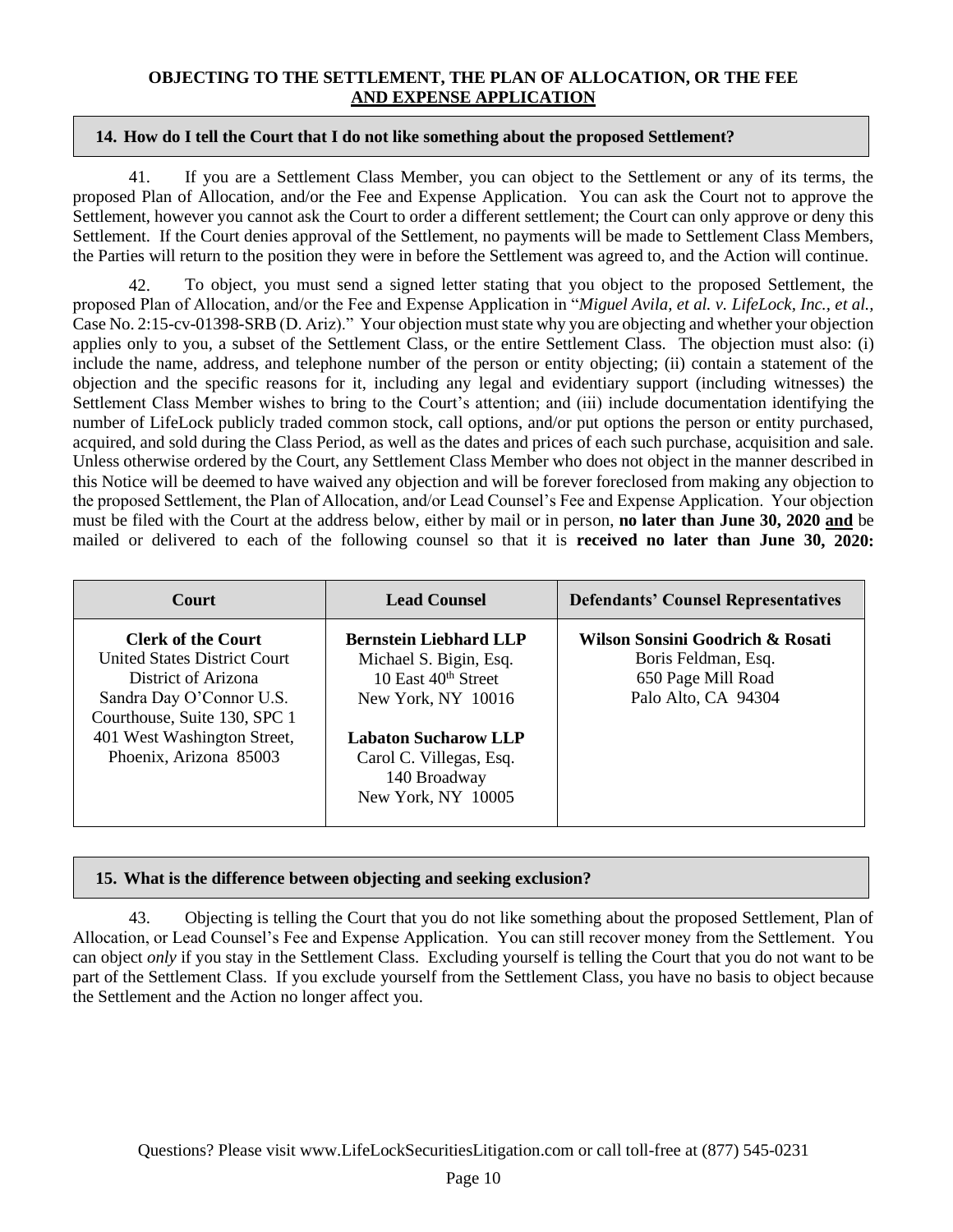#### **16. When and where will the Court decide whether to approve the proposed Settlement?**

44. The Court will hold the Settlement Hearing on **July 21, 2020 at 10:00 a.m.** at the United States District Court for the District of Arizona, Sandra Day O'Connor U.S. Courthouse, Suite 522, 401 West Washington Street, Phoenix, Arizona, 85003. At this hearing, the Court will consider, whether: (i) the Settlement is fair, reasonable and adequate, and should be finally approved; (ii) the Plan of Allocation is fair and reasonable, and should be approved; and (iii) Lead Counsel's Fee and Expense Application is reasonable and should be approved. The Court will take into consideration any written objections filed in accordance with the instructions in Question 14 above. We do not know how long it will take the Court to make these decisions.

45. You should be aware that the Court may change the date and time of the Settlement Hearing, or hold the hearing telephonically, without another notice being sent to Settlement Class Members. If you want to attend the hearing, you should check with Lead Counsel beforehand to be sure that the date and/or time has not changed, check the Court's website at https://www.cand.uscourts.gov/cm-ecf, or periodically check the Settlement website at www.LifeLockSecuritiesLitigation.com to see if the Settlement Hearing stays as calendared or is changed. Subscribers to PACER, a fee-based service, can also view the Court's docket for the Action for updates about the Settlement Hearing through the Court's on-line Case Management/Electronic Case Files System at https://www.pacer.gov.

## **17. Do I have to come to the Settlement Hearing?**

46. No. Lead Counsel will answer any questions the Court may have. But, you are welcome to attend at your own expense. If you submit a valid and timely objection, the Court will consider it and you do not have to come to Court to discuss it. You may have your own lawyer attend (at your own expense), but it is not required. If you do hire your own lawyer, he or she must file and serve a Notice of Appearance in the manner described in the answer to Question 18 below **no later than June 30, 2020.**

## **18. May I speak at the Settlement Hearing?**

47. You may ask the Court for permission to speak at the Settlement Hearing. To do so, you must include with your objection (*see* Question 14), **no later than June 30, 2020** a statement that you, or your attorney, intend to appear in "*Miguel Avila, et al. v. LifeLock, Inc., et al.,* Case No. 2:15-cv-01398-SRB (D. Ariz)." Persons who intend to present evidence at the Settlement Hearing must also include in their objections the identities of any witnesses they may wish to call to testify and any exhibits they intend to introduce into evidence at the hearing. You may not speak at the Settlement Hearing if you exclude yourself or if you have not provided written notice in accordance with the procedures described in this Question 18 and Question 14 above.

# **IF YOU DO NOTHING**

## **19. What happens if I do nothing at all?**

48. If you do nothing and you are a member of the Settlement Class, you will receive no money from this Settlement and you will be precluded from starting a lawsuit, continuing with a lawsuit, or being part of any other lawsuit against Defendants and the other Released Defendant Parties concerning the Released Claims. To share in the Net Settlement Fund, you must submit a Claim Form (*see* Question 8 above). To start, continue or be part of any other lawsuit against Defendants and the other Released Defendants' Parties concerning the Released Claims in this case, to the extent it is otherwise permissible to do so, you must exclude yourself from the Settlement Class (*see*  Question 11 above).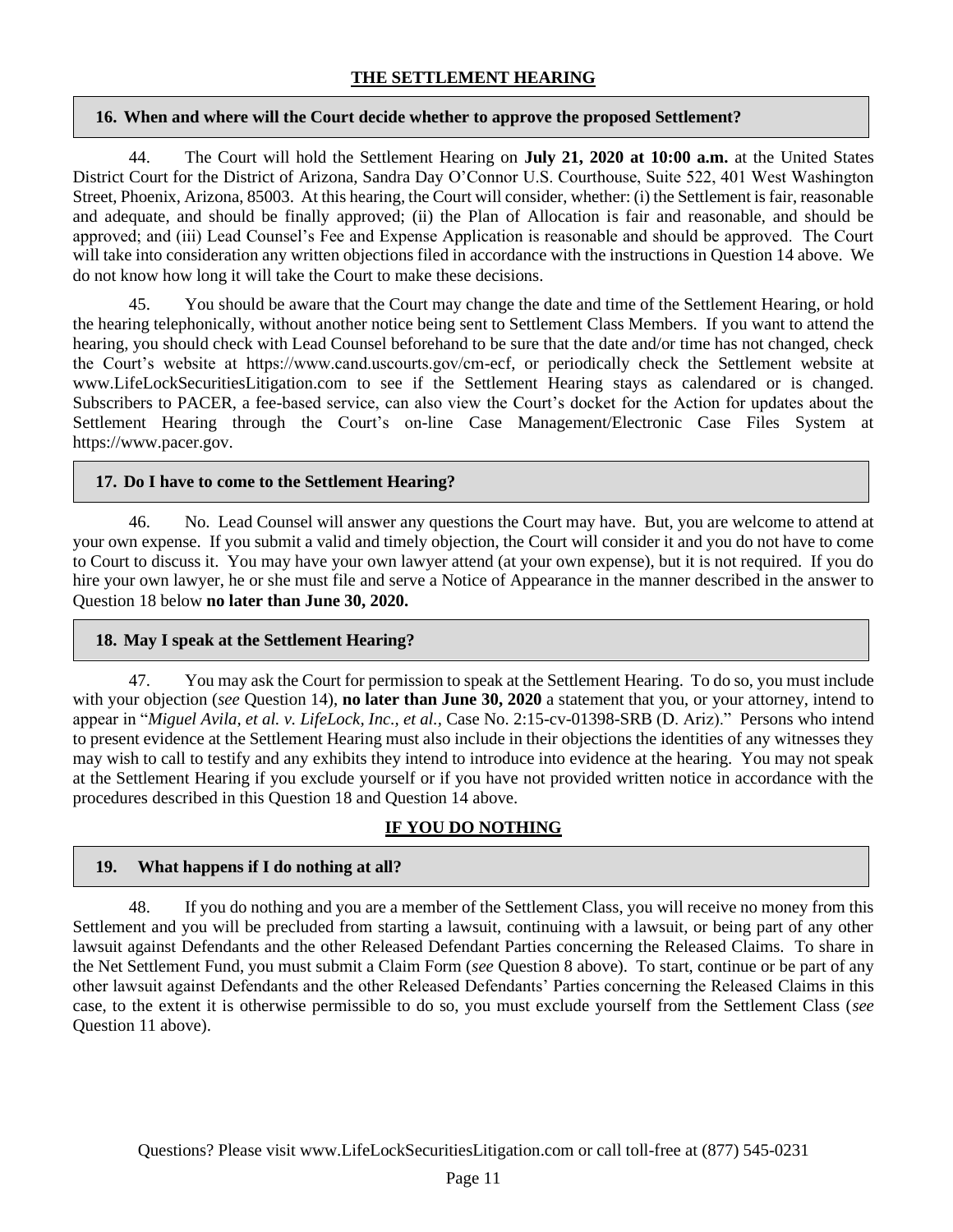## **GETTING MORE INFORMATION**

#### **20. Are there more details about the Settlement?**

49. This Notice summarizes the proposed Settlement. More details are in the Stipulation. Lead Counsel's motions in support of final approval of the Settlement, the request for attorneys' fees and litigation expenses, and approval of the proposed Plan of Allocation will be filed with the Court no later than June 16, 2020 and be available from Lead Counsel, the Claims Administrator, or the Court, pursuant to the instructions below.

50. You may review the Stipulation or documents filed in the case at the Office of the Clerk, United States District Court for the District of Arizona, Sandra Day O'Connor U.S. Courthouse, Suite 130, 401 West Washington Street, SPC 1, Phoenix, Arizona, 85003, on weekdays (other than court holidays) between 9:00 a.m. and 4:00 p.m. Subscribers to PACER can also view the papers filed publicly in the Action through the Court's on-line Case Management/Electronic Case Files System at https://www.pacer.gov.

51. You can also get a copy of the Stipulation and other case documents by calling the Claims Administrator toll free at (877) 545-0231; writing to the Claims Administrator at *LifeLock Securities Litigation,* c/o JND Legal Administration, PO Box 91368, Seattle, WA 98111; or visiting the website dedicated to the Settlement, www.LifeLockSecuritiesLitigation.com or the websites of Lead Counsel, www.bernlieb.com and www.labaton.com.

#### **Please do not call the Court with questions about the Settlement.**

## **PLAN OF ALLOCATION OF NET SETTLEMENT FUND**

#### **21. How will my claim be calculated?**

52. As discussed above, the Settlement Amount and any interest it earns constitute the Settlement Fund. The Settlement Fund, after the deduction of Court-approved attorneys' fees and litigation expenses, Notice and Administration Expenses, Taxes, and any other fees or expenses approved by the Court, is the Net Settlement Fund. If the Settlement is approved by the Court, the Net Settlement Fund will be distributed to eligible Authorized Claimants – *i.e*., members of the Settlement Class who timely submit valid Claim Forms that are accepted for payment – in accordance with this proposed Plan of Allocation or such other plan of allocation as the Court may approve. Settlement Class Members who do not timely submit valid Claim Forms will not share in the Net Settlement Fund, but will otherwise be bound by the Settlement. The Court may approve this proposed Plan of Allocation, or modify it, without additional notice to the Settlement Class. Any order modifying the Plan of Allocation will be posted on the Settlement website, www.LifeLockSecuritiesLitigation.com.

53. To design the Plan, Lead Counsel have conferred with Lead Plaintiffs' consulting damages expert. The objective of the Plan of Allocation is to distribute the Net Settlement Fund equitably among those Settlement Class Members who suffered economic losses as a proximate result of the alleged wrongdoing. The Plan of Allocation is not intended to estimate, or be indicative of, the amounts that Settlement Class Members might have been able to recover after a trial. Because the Net Settlement Fund is less than the total losses alleged to be suffered by Settlement Class Members, the formulas described below for calculating Recognized Losses are not intended to estimate the amounts that will actually be paid to Authorized Claimants. The Plan of Allocation measures the amount of loss that a Settlement Class Member can claim for purposes of making *pro rata* allocations of the Net Settlement Fund to Authorized Claimants.

54. For losses to be compensable damages under the federal securities laws, the disclosure of the allegedly misrepresented information must be the cause of the change in the price of the securities at issue. In this case, Lead Plaintiffs alleged that Defendants issued false statements and omitted material facts during the Class Period (July 31, 2014 through July 21, 2015) that artificially inflated the price of LifeLock publicly traded common stock and call options (and artificially deflated the price of LifeLock put options) (together the "LifeLock Securities"). It is alleged that corrective information released to the market on February 10, 2015 (after the market closed) and July 21, 2015 (at 1:46 p.m. ET) impacted the market prices of LifeLock Securities in a statistically significant manner and removed the alleged artificial inflation (or deflation) from the share prices on February 11, 2015 and July 21, 2015 (at 1:46 p.m. ET). Accordingly, in order to have a compensable loss in this Settlement, the LifeLock common stock and call options must have been purchased or otherwise acquired during the Class Period and held through at least one of the alleged corrective disclosures listed above and, with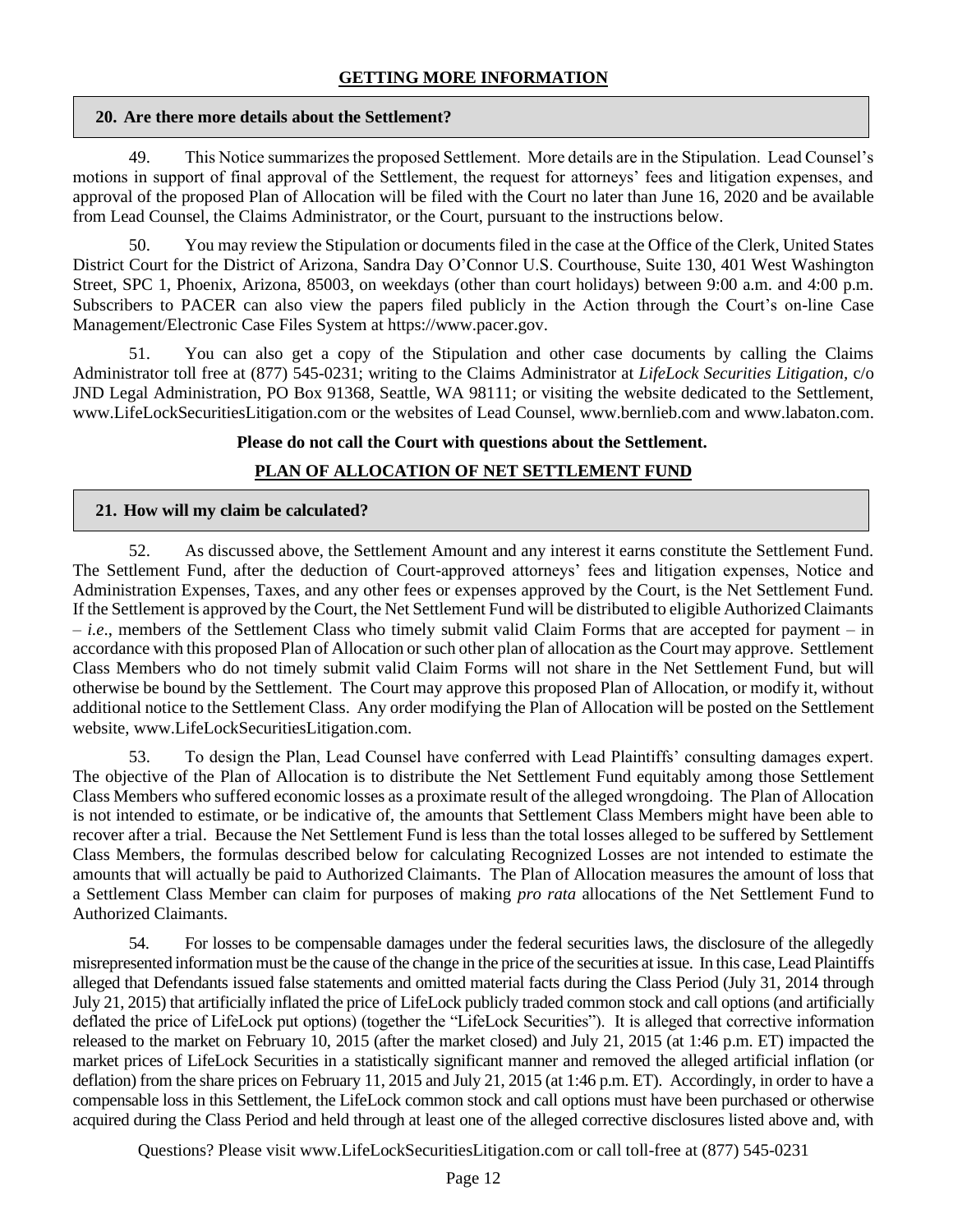respect to put options, those options must have been sold (written) during the Class Period and not closed through at least one of the alleged corrective disclosures. If **both** your purchase/acquisition/open **and** sale/closing positions occurred within the same trading period, as noted in the applicable Table (*see* below), your Recognized Loss Amount for that purchase/acquisition/open position is zero.

55. An individual Settlement Class Member's recovery will depend on, for example: (i) the total number and value of claims submitted; (ii) when the claimant purchased or acquired LifeLock common stock and/or call options (and/or when the claimant sold/wrote put options); and (iii) whether and when the claimant sold his, her, or its shares of LifeLock common stock and/or closed his, her, or its positions in LifeLock options.

## **CALCULATION OF RECOGNIZED LOSS AMOUNTS**

56. For purposes of determining whether a claimant has a Recognized Claim, purchases, acquisitions, and sales of LifeLock Securities will first be matched on a First In/First Out ("FIFO") basis. If a Settlement Class Member has more than one purchase/acquisition or sale of any eligible LifeLock Security during the Class Period, all purchases/acquisitions and sales of the like security shall be matched on a FIFO basis. With respect to LifeLock's common stock and call options, Class Period sales will be matched first against any holdings at the beginning of the Class Period and then against purchases/acquisitions in chronological order, beginning with the earliest purchase/acquisition made during the Class Period. For LifeLock's put options, Class Period purchases will be matched first to close-out positions open at the beginning of the Class Period, and then against put options sold (written) during the Class Period in chronological order.

57. The Claims Administrator will calculate a "Recognized Loss Amount," as set forth below, for each purchase of LifeLock publicly traded common stock and call options and each sale of LifeLock put options during the Class Period (July 31, 2014 through July 21, 2015) that is listed in the Claim Form and for which adequate documentation is provided. To the extent that the calculation of a claimant's Recognized Loss Amount results in a negative number, that number shall be set to zero.

58. Recognized Loss Amounts for (i) each share of LifeLock publicly traded common stock purchased or acquired on July 31, 2014, (ii) each LifeLock publicly traded call option purchased or acquired on July 31, 2014, and (iii) each LifeLock publicly traded put option sold (written) on July 31, 2014, will be discounted by 95% (*i.e.,* multiplied by  $5\%$ ).<sup>3</sup>

59. The sum of a claimant's Recognized Loss Amounts will be the claimant's "Recognized Claim." An Authorized Claimant's "Recognized Claim" shall be the amount used to calculate the Authorized Claimant's *pro rata*  share of the Net Settlement Fund. The *pro rata* share shall be the Authorized Claimant's Recognized Claim divided by the total of the Recognized Claims of all Authorized Claimants, multiplied by the total amount in the Net Settlement Fund.

## **COMMON STOCK CALCULATIONS**

60. If **both** your purchase/acquisition/open **and** sale/closing positions occurred within the same trading period, as noted in the applicable Table (*see* below), your Recognized Loss Amount for that purchase/acquisition/open position is zero. For each share of LifeLock common stock purchased or otherwise acquired during the Class Period and sold before the close of trading on October 16, 2015, an "Out of Pocket Loss" will be calculated. Out of Pocket Loss is defined as the purchase price (excluding all fees, taxes, and commissions) minus the sale price (excluding all fees,

<sup>&</sup>lt;sup>3</sup> The class period in the Complaint was originally July 30, 2014 through July 21, 2015. However, the Ninth Circuit held that the alleged misstatements on July 30, 2014, which occurred during after-hours trading and allegedly impacted trading prices on July 31, 2014, were not actionable as pled (*see Oklahoma Police Pension and Retirement System v. LifeLock, Inc*., 780 F. App'x 480, 483 n. 2 (9th Cir. 2019)). The Class Period begins on July 31, 2014, when LifeLock filed an allegedly misleading quarterly report on Form 10-Q with the SEC during after-hours trading. *See Oklahoma Police Pension and Retirement System v. LifeLock, Inc.*, 780 F. App'x 480, 483 n. 2 (9th Cir. 2019)). Settlement Class members are eligible to receive 5% of the Recognized Loss Amount for their purchases made on July 31, 2014 to account for the risk of Lead Plaintiffs later being unable to re-plead and sustain the dismissed July 30, 2014 statement and the limited effect of the July 31, 2014 statement on after-hours trading.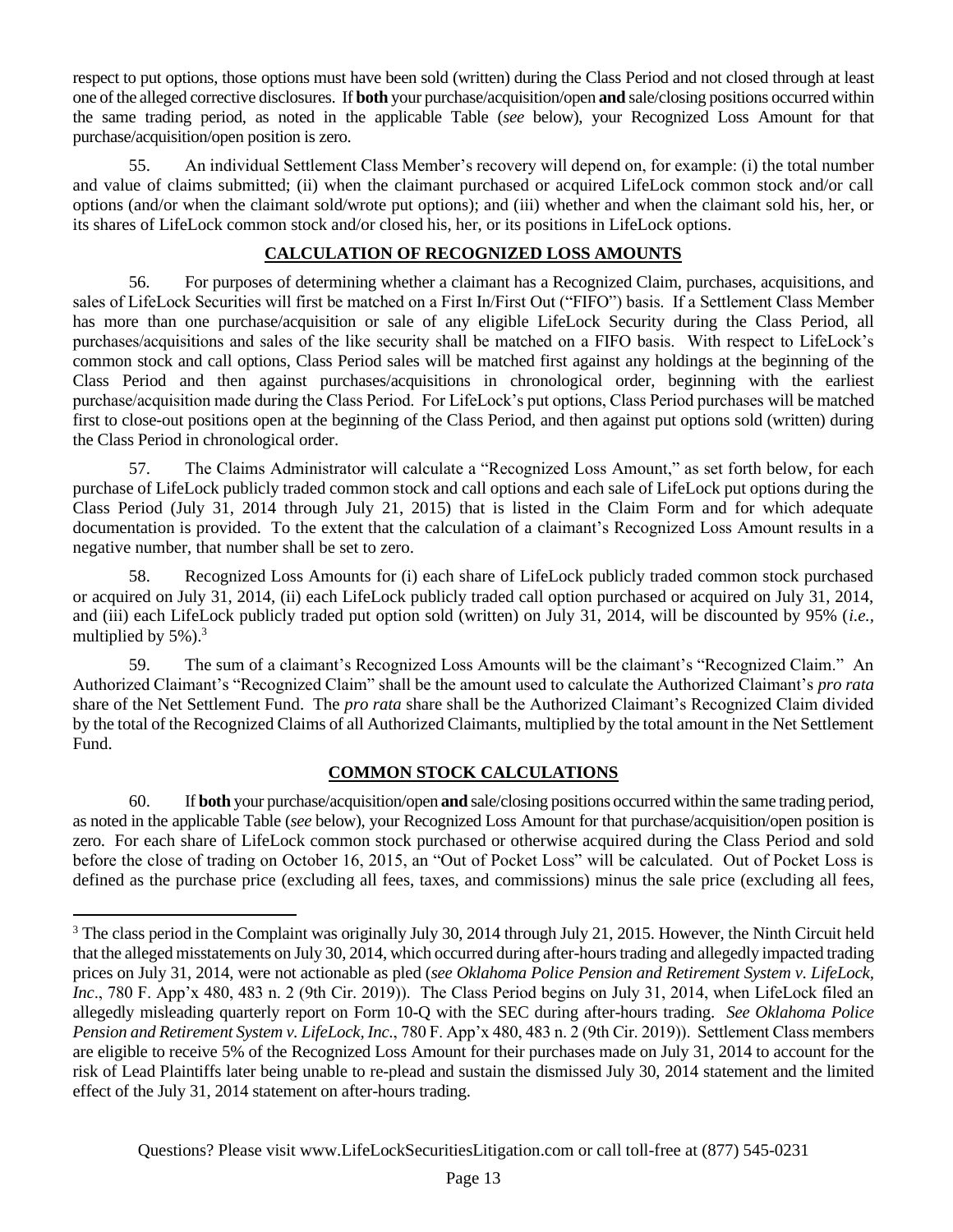taxes, and commissions). To the extent that the calculation of the Out of Pocket Loss results in a negative number, that number shall be set to zero.

61. **For each share of LifeLock publicly traded common stock purchased or acquired from July 31, 2014 through and including July 21, 2015 prior to 1:46 p.m. ET<sup>4</sup> and:**

- A. Sold before the opening of trading on February 11, 2015, the Recognized Loss Amount for each such share shall be zero.
- B. Sold after the opening of trading on February 11, 2015 and before the release of corrective information on July 21, 2015 (at 1:46 p.m. ET), the Recognized Loss Amount for each such share shall be *the lesser of*:
	- 1. the dollar artificial inflation applicable to each such share on the date of purchase/acquisition as set forth in **Table 1** below *minus* the dollar artificial inflation applicable to each such share on the date of sale as set forth in **Table 1** below; or
	- 2. the Out of Pocket Loss.
- C. Sold after the release of corrective information on July 21, 2015 (at 1:46 p.m. ET) and before the close of trading on October 16, 2015, the Recognized Loss Amount for each such share shall be *the least of*:
	- 1. the dollar artificial inflation applicable to each such share on the date of purchase/acquisition as set forth in **Table 1** below; or
	- 2. the actual purchase/acquisition price of each such share *minus* the average closing price from July 21, 2015, up to the date of sale as set forth in **Table 2** below; or
	- 3. the Out of Pocket Loss.
- D. Held as of the close of trading on October 16, 2015, the Recognized Loss Amount for each such share shall be *the lesser of*:
	- 1. the dollar artificial inflation applicable to each such share on the date of purchase/acquisition as set forth in **Table 1** below; or
	- 2. the actual purchase/acquisition price of each such share *minus* \$8.45.<sup>5</sup>

62. **For each share of LifeLock publicly traded common stock purchased or acquired on July 21, 2015 at or after 1:46 p.m. ET, when allegedly corrective information was released to the market, the Recognized Loss Amount for each such share shall be zero.** 

<sup>4</sup> For purposes of this Plan of Allocation, the Claims Administrator will assume that any shares purchased/acquired or sold on July 21, 2015 at any price less than \$15.93 per share occurred after the allegedly corrective information was released to the market at or after 1:46 p.m. ET, and that any shares purchased/acquired or sold on July 21, 2015 at any price equal to or greater than \$15.93 per share occurred before the release of the allegedly corrective information at 1:46 p.m. ET.

<sup>&</sup>lt;sup>5</sup> Pursuant to Section 21D(e)(1) of the Exchange Act, "in any private action arising under this title in which the plaintiff seeks to establish damages by reference to the market price of a security, the award of damages to the plaintiff shall not exceed the difference between the purchase or sale price paid or received, as appropriate, by the plaintiff for the subject security and the mean trading price of that security during the 90-day period beginning on the date on which the information correcting the misstatement or omission that is the basis for the action is disseminated to the market." Consistent with the requirements of the Exchange Act, Recognized Loss Amounts are reduced to an appropriate extent by taking into account the closing prices of LifeLock common stock during the "90-day look-back period," July 21, 2015 through October 16, 2015. The mean (average) closing price for LifeLock common stock during the 90-day look-back period (July 21, 2015 through October 16, 2015) was \$8.45.

Questions? Please visit www.LifeLockSecuritiesLitigation.com or call toll-free at (877) 545-0231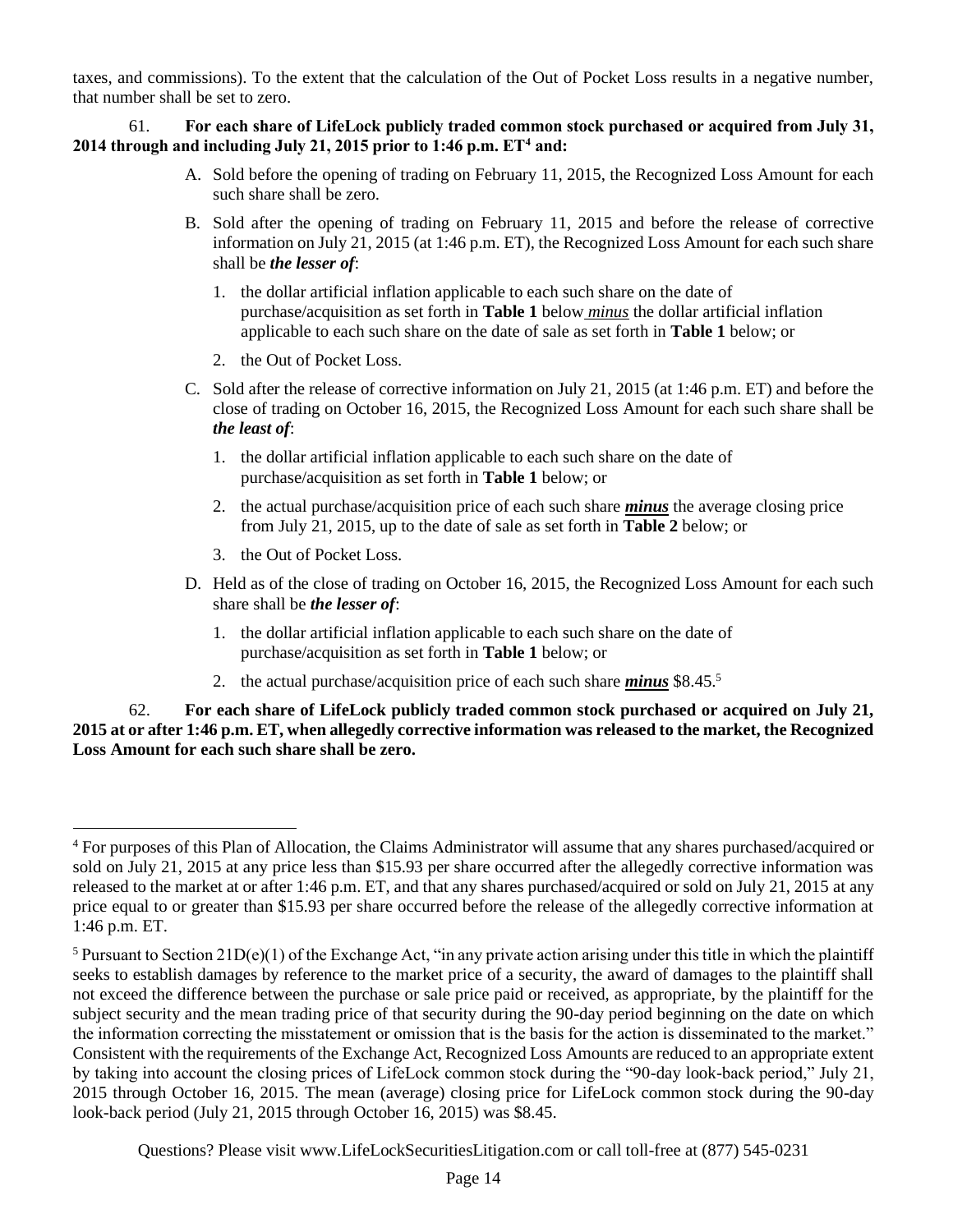#### **TABLE 1**

#### **LifeLock Common Stock Artificial Inflation For Purposes of Calculating Purchase and Sale Inflation**

| <b>Trade Date</b>                                         | <b>Artificial Inflation Per Share</b> |
|-----------------------------------------------------------|---------------------------------------|
| July 31, 2014 – February 10, 2015                         | \$8.88                                |
| February 11, 2015 – July 21, 2015 (prior to 1:46 p.m. ET) | \$7.89                                |

#### **PUBLICLY TRADED CALL AND PUT OPTIONS CALCULATIONS**

63. Publicly traded options are traded in units called "contracts," which entitle the holder to buy (in the case of a call option) or sell (in the case of a put option) 100 shares of the underlying security, which in this case is LifeLock common stock. Throughout this Plan of Allocation, all price quotations of publicly traded options are per share of the underlying security (i.e., 1/100 of a contract).

64. Each option contract specifies a strike price and an expiration date. Contracts with the same strike price and expiration date are referred to as a "series." Under the Plan of Allocation, the dollar artificial inflation per share (i.e., 1/100 of a contract) for each series of LifeLock call options and the dollar artificial deflation per share (i.e., 1/100 of a contract) for each series of LifeLock put options has been calculated by Lead Plaintiffs' damages expert.

65. Transactions in LifeLock options that expired before February 11, 2015 have a Recognized Loss Amount of zero under the Plan of Allocation.

66. Table 3 sets forth the dollar artificial inflation per share in LifeLock call options during the Class Period. Table 4 sets forth the dollar artificial deflation per share in LifeLock put options during the Class Period. Tables 3 and 4 list only series of LifeLock options that expired on or after February 11, 2015 – the date of the first alleged corrective disclosure. If **both** your purchase/acquisition/open **and** sale/closing positions occurred within the same trading period, as noted in the applicable Table (*see* below), your Recognized Loss Amount for that purchase/acquisition/open position is zero.

67. For each LifeLock call option purchased or otherwise acquired during the Class Period and closed (through sale, exercise, or expiration) on or after February 11, 2015 and before 1:46 p.m. ET on July 21, 2015, and for each LifeLock put option sold (written) during the Class Period and closed (through purchase, exercise, or expiration) on or after February 11, 2015 and before 1:46 p.m. ET on July 21, 2015, an "Out of Pocket Loss" will be calculated. For LifeLock call options closed through sale, the Out of Pocket Loss is the purchase/acquisition price (excluding all fees, taxes, and commissions) minus the sale price (excluding all fees, taxes, and commissions). For LifeLock call options closed through exercise or expiration, the Out of Pocket Loss is the purchase/acquisition price (excluding all fees, taxes, and commissions) minus the value per option on the date of exercise or expiration.<sup>6</sup> For LifeLock put options closed through purchase, the Out of Pocket Loss is the purchase/acquisition price (excluding all fees, taxes, and commissions) minus the sale price (excluding all fees, taxes, and commissions).<sup>7</sup> For LifeLock put options closed through exercise or expiration, the Out of Pocket Loss is the value per option on the date of exercise or expiration minus the sale price (excluding all fees, taxes, and commissions). To the extent that the calculation of the Out of Pocket Loss results in a negative number, that number shall be set to zero.

68. **For each LifeLock publicly traded call option purchased or acquired from July 31, 2014 through and including July 21, 2015 prior to 1:46 p.m. ET and:**

<sup>&</sup>lt;sup>6</sup> The "value" of the call option on the date of exercise or expiration shall be the closing price of LifeLock common stock on the date of exercise or expiration minus the strike price of the option. If this number is less than zero, the value of the call option is zero.

<sup>&</sup>lt;sup>7</sup> The "value" of the put option on the date of exercise or expiration shall be the strike price of the option minus the closing price of LifeLock common stock on the date of exercise or expiration. If this number is less than zero, the value of the call option is zero.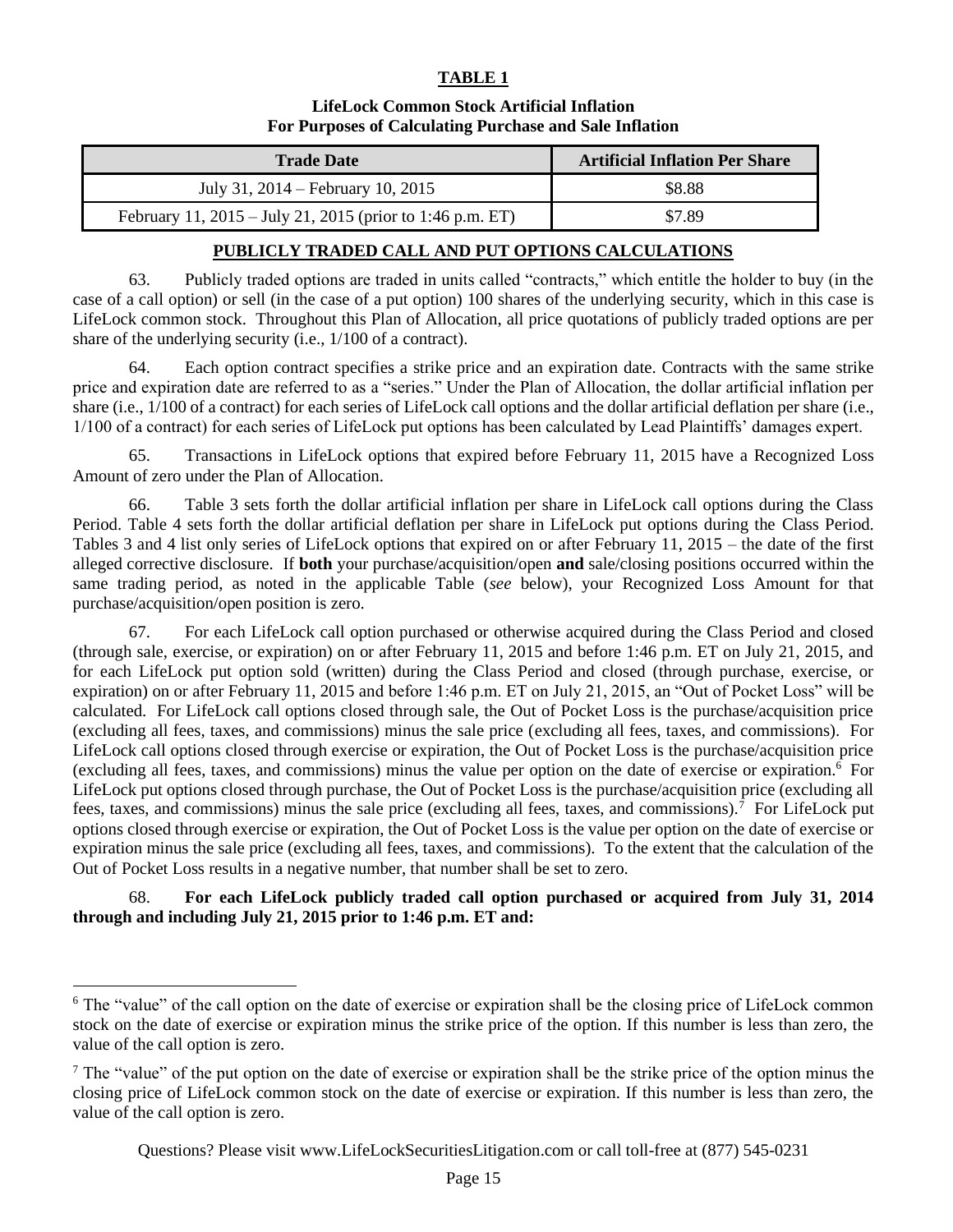- A. Closed (through sale, exercise, or expiration) prior to February 11, 2015, the Recognized Loss Amount for each such share shall be zero.
- B. Closed (through sale, exercise, or expiration) on or after February 11, 2015 and prior to the release of corrective information on July 21, 2015 (at 1:46 p.m. ET), the Recognized Loss Amount for each such share shall be *the lesser of*:
	- 1. the dollar artificial inflation applicable to each such share on the date of purchase/acquisition as set forth in **Table 3** below *minus* the dollar artificial inflation applicable to each such share on the date of close as set forth in **Table 3** below; or
	- 2. the Out of Pocket Loss.
- C. Open as of the release of corrective information on July 21, 2015 (at 1:46 p.m. ET), the Recognized Loss Amount for each such share shall be *the lesser of***:**
	- 1. the dollar artificial inflation applicable to each such share on the date of purchase/acquisition as set forth in **Table 3** below; or
	- 2. the actual purchase/acquisition price of each such share *minus*the closing price on July 21, 2015 (i.e., the "Holding Price") as set forth in **Table 3** below.

69. **For each LifeLock publicly traded call option purchased or acquired on July 21, 2015 at or after 1:46 p.m. ET, when allegedly corrective information was released to the market, the Recognized Loss Amount for each such share shall be zero.** 

70. **For each LifeLock publicly traded put option sold (written) from July 31, 2014 through and including July 21, 2015 prior to 1:46 p.m. ET and:**

- A. Closed (through purchase, exercise, or expiration) prior to February 11, 2015, the Recognized Loss Amount for each such share shall be zero.
- B. Closed (through purchase, exercise, or expiration) on or after February 11, 2015 and prior to the release of corrective information on July 21, 2015 (at 1:46 p.m. ET), the Recognized Loss Amount for each such share shall be *the lesser of*:
	- 1. the dollar artificial deflation applicable to each such share on the date of sale (writing) as set forth in **Table 4** below *minus* the dollar artificial deflation applicable to each such share on the date of close as set forth in **Table 4** below; or
	- 2. the Out of Pocket Loss.
- C. Open as of the release of corrective information on July 21, 2015 (at 1:46 p.m. ET), the Recognized Loss Amount for each such share shall be *the lesser of***:**
	- 1. the dollar artificial deflation applicable to each such share on the date of sale (writing) as set forth in **Table 4** below; or
	- 2. the closing price on July 21, 2015 (i.e., the "Holding Price") as set forth in **Table 4** below minus the sale (writing) price.

71. **For each LifeLock publicly traded put option sold (written) on July 21, 2015 at or after 1:46 p.m. ET, when allegedly corrective information was released to the market, the Recognized Loss Amount for each such share shall be zero.**

72. **Maximum Recovery for Options:** The Settlement proceeds available for LifeLock call options purchased during the Class Period and LifeLock put options sold (written) during the Class Period shall be limited to a total amount up to 5% of the Net Settlement Fund, given the unique risks of being able to certify and prove claims based on option trading.

#### **ADDITIONAL PROVISIONS OF THE PLAN OF ALLOCATION**

73. Publicly traded LifeLock common stock, call options, and put options are the only securities eligible for recovery under the Plan of Allocation. With respect to LifeLock common stock purchased or sold through the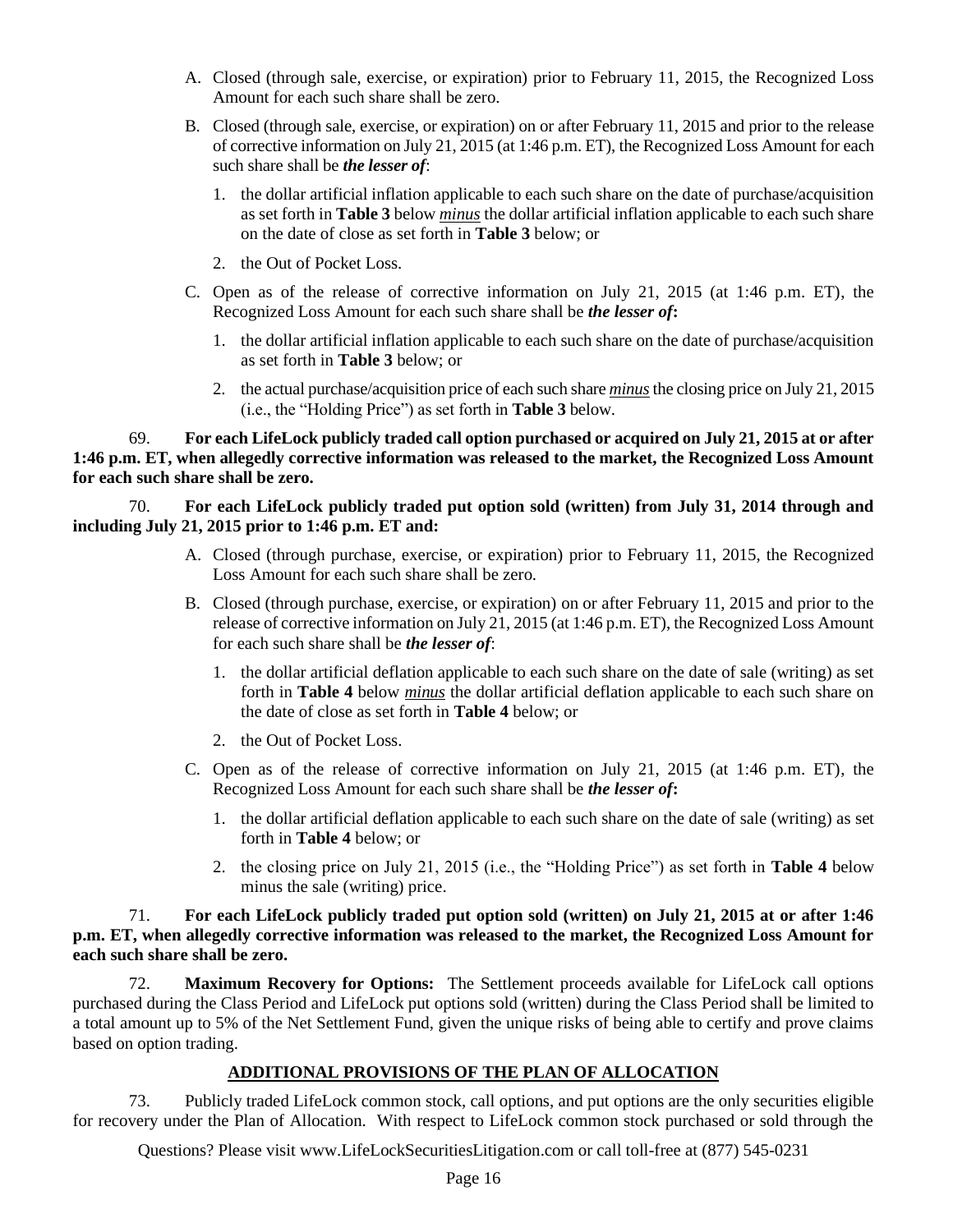exercise of an option, the purchase/sale date of the LifeLock common stock is the exercise date of the option and the purchase/sale price is the exercise price of the option.

74. Purchases or acquisitions and sales of LifeLock Securities shall be deemed to have occurred on the "contract" or "trade" date as opposed to the "settlement" or "payment" date. The receipt or grant by gift, inheritance or operation of law of LifeLock Securities during the Class Period shall not be deemed a purchase, acquisition, or sale of such securities for the calculation of a claimant's Recognized Claim, nor shall the receipt or grant be deemed an assignment of any claim relating to the purchase/acquisition/sale of such securities unless: (i) the donor or decedent purchased/acquired/sold such securities during the Class Period; (ii) no Claim Form was submitted by or on behalf of the donor, on behalf of the decedent, or by anyone else with respect to such securities; and (iii) it is specifically so provided in the instrument of gift or assignment.

75. In accordance with the Plan of Allocation, the Recognized Loss Amount on any portion of a purchase or acquisition of LifeLock common stock that matches against (or "covers") a "short sale" is zero. The Recognized Loss Amount on a "short sale" that is not covered by a purchase or acquisition is also zero. In the event that a claimant has an opening short position in LifeLock common stock at the start of the Class Period, the earliest Class Period purchases or acquisitions shall be matched against such opening short position in accordance with the FIFO matching described above and any portion of such purchases or acquisition that covers such short sales will not be entitled to recovery. In the event that a claimant newly establishes a short position during the Class Period, the earliest subsequent Class Period purchase or acquisition shall be matched against such short position on a FIFO basis and will not be entitled to a recovery.

76. If a claimant has "written" LifeLock call options, thereby having a short position in the call options, the date of covering such a written position is deemed to be the date of purchase or acquisition of the call option. The date on which the call option was written is deemed to be the date of sale of the call option. In accordance with the Plan of Allocation, the earliest Class Period purchases or acquisitions shall be matched against such short positions in accordance with the FIFO matching described above and any portion of such purchases or acquisitions that cover such short positions will not be entitled to recovery.

77. If a claimant has purchased or acquired LifeLock put options, thereby having a long position in the put options, the date of purchase/acquisition is deemed to be the date of purchase/acquisition of the put option. The date on which the put option was sold, exercised, or expired is deemed to be the date of sale of the put option. In accordance with the Plan of Allocation, the earliest sales or dispositions of like put options during the Class Period shall be matched against such long positions in accordance with the FIFO matching described above and any portion of the sales that cover such long positions shall not be entitled to a recovery.

78. The Net Settlement Fund will be allocated among all Authorized Claimants whose prorated payment is \$10.00 or greater. If the prorated payment to any Authorized Claimant calculates to less than \$10.00, it will not be included in the calculation and a distribution will not be made to that Authorized Claimant.

79. Payment according to this Plan of Allocation will be deemed conclusive against all Authorized Claimants. Recognized Claims will be calculated as defined herein by the Claims Administrator and cannot be less than zero.

80. Distributions will be made to Authorized Claimants after all claims have been processed and after the Court has finally approved the Settlement. If there is any balance remaining in the Net Settlement Fund (whether by reason of tax refunds, uncashed checks or otherwise) after at least six (6) months from the date of initial distribution of the Net Settlement Fund, the Claims Administrator shall, if feasible and economical after payment of Notice and Administration Expenses, Taxes, and Attorneys' Fees and Expenses, if any, redistribute such balance among Authorized Claimants who have cashed their initial checks in an equitable and economic fashion. Once it is no longer feasible or economical to make further distributions, any balance that still remains in the Net Settlement Fund after such re-distribution(s) and after payment of outstanding Notice and Administration Expenses, Taxes, and Attorneys' Fees and Expenses, if any, shall be contributed to a non-sectarian, not-for-profit charitable organization serving the public interest designated by Lead Plaintiffs and approved by the Court.

81. Payment pursuant to the Plan of Allocation, or such other plan as may be approved by the Court, shall be conclusive against all Authorized Claimants. No person shall have any claim against Lead Plaintiffs, Plaintiffs' Counsel, their damages expert, Claims Administrator, or other agent designated by Lead Counsel, arising from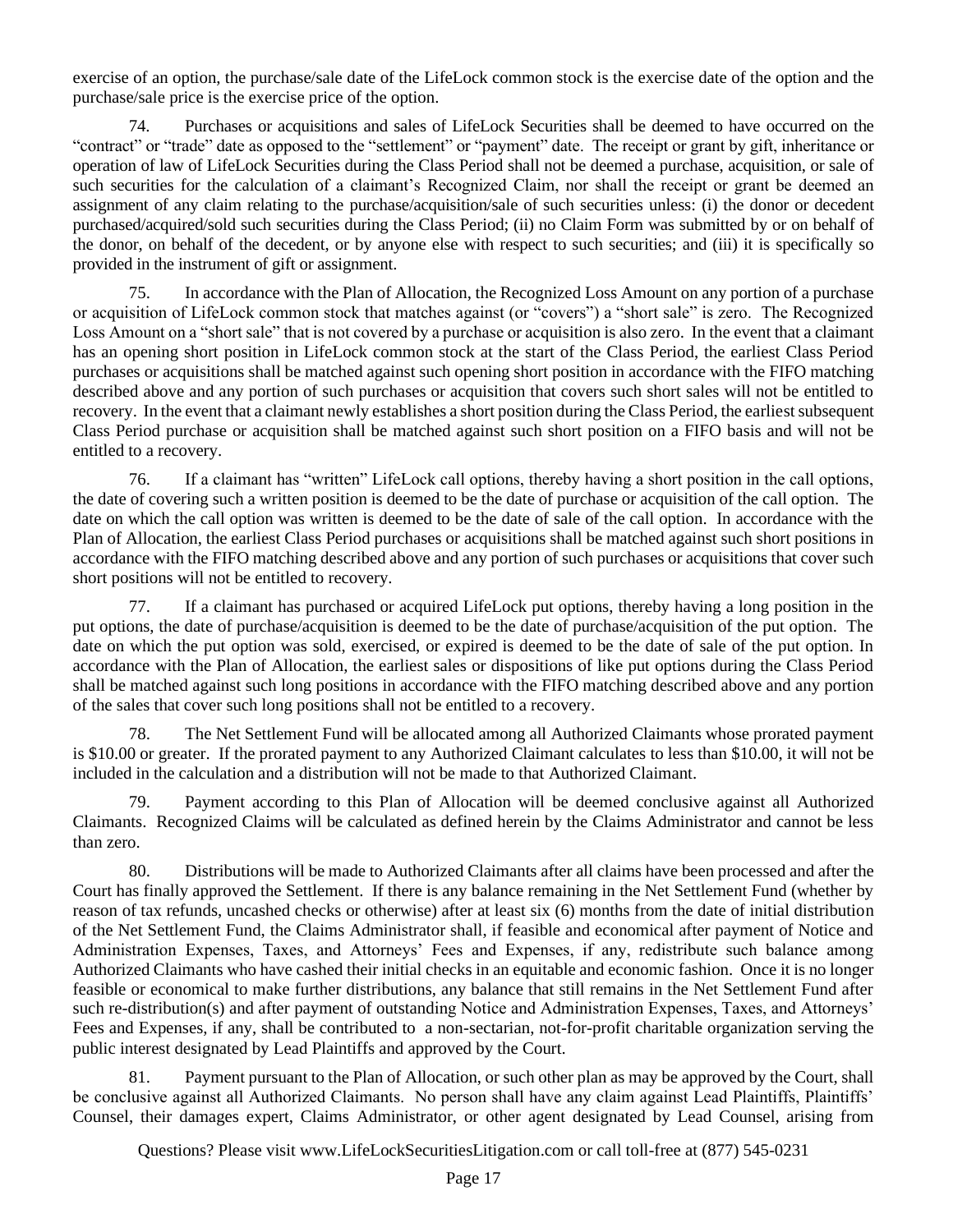determinations or distributions to claimants made substantially in accordance with the Stipulation, the Plan of Allocation approved by the Court, or further orders of the Court. Lead Plaintiffs, Defendants, and all other Released Defendant Parties shall have no responsibility for or liability whatsoever for the investment or distribution of the Settlement Fund or the Net Settlement Fund, the Plan of Allocation or the determination, administration, calculation, or payment of any Claim Form or non-performance of the Claims Administrator, the payment or withholding of Taxes owed by the Settlement Fund or any losses incurred in connection therewith.

## **SPECIAL NOTICE TO SECURITIES BROKERS AND NOMINEES**

82. If you purchased or otherwise acquired LifeLock publicly traded common stock and/or call options and/or sold LifeLock publicly traded put options during the Class Period for the beneficial interest of a person or entity other than yourself, the Court has directed that **WITHIN SEVEN (7) DAYS OF YOUR RECEIPT OF THIS NOTICE**, **YOU MUST EITHER**: (a) provide to the Claims Administrator the name and last known address of each such person or entity; or (b) request additional copies of this Notice and the Claim Form from the Claims Administrator, which will be provided to you free of charge, and **WITHIN SEVEN (7) DAYS** of receipt, mail the Notice and Claim Form directly to all such persons or entities. If they are available, you must also provide the Claims Administer with the e-mails of the beneficial owners. If you choose to follow procedure (b), the Court has also directed that, upon making that mailing, **YOU MUST SEND A STATEMENT** to the Claims Administrator confirming that the mailing was made as directed and keep a record of the names and mailing addresses used. Upon full and timely compliance with these directions, you may seek reimbursement from the Settlement Fund of your reasonable expenses actually incurred in connection with the foregoing, upon request and submission of appropriate documentation. All communications concerning the foregoing should be addressed to the Claims Administrator: *LifeLock Securities Litigation*, c/o JND Legal Administration, PO Box 91368, Seattle, WA 98111, (877) 545-0231, LIFSecurities@JNDLA.com, www. LifeLockSecuritiesLitigation.com.

Dated: April 24, 2020 BY ORDER OF THE UNITED STATES DISTRICT COURT FOR THE DISTRICT OF ARIZONA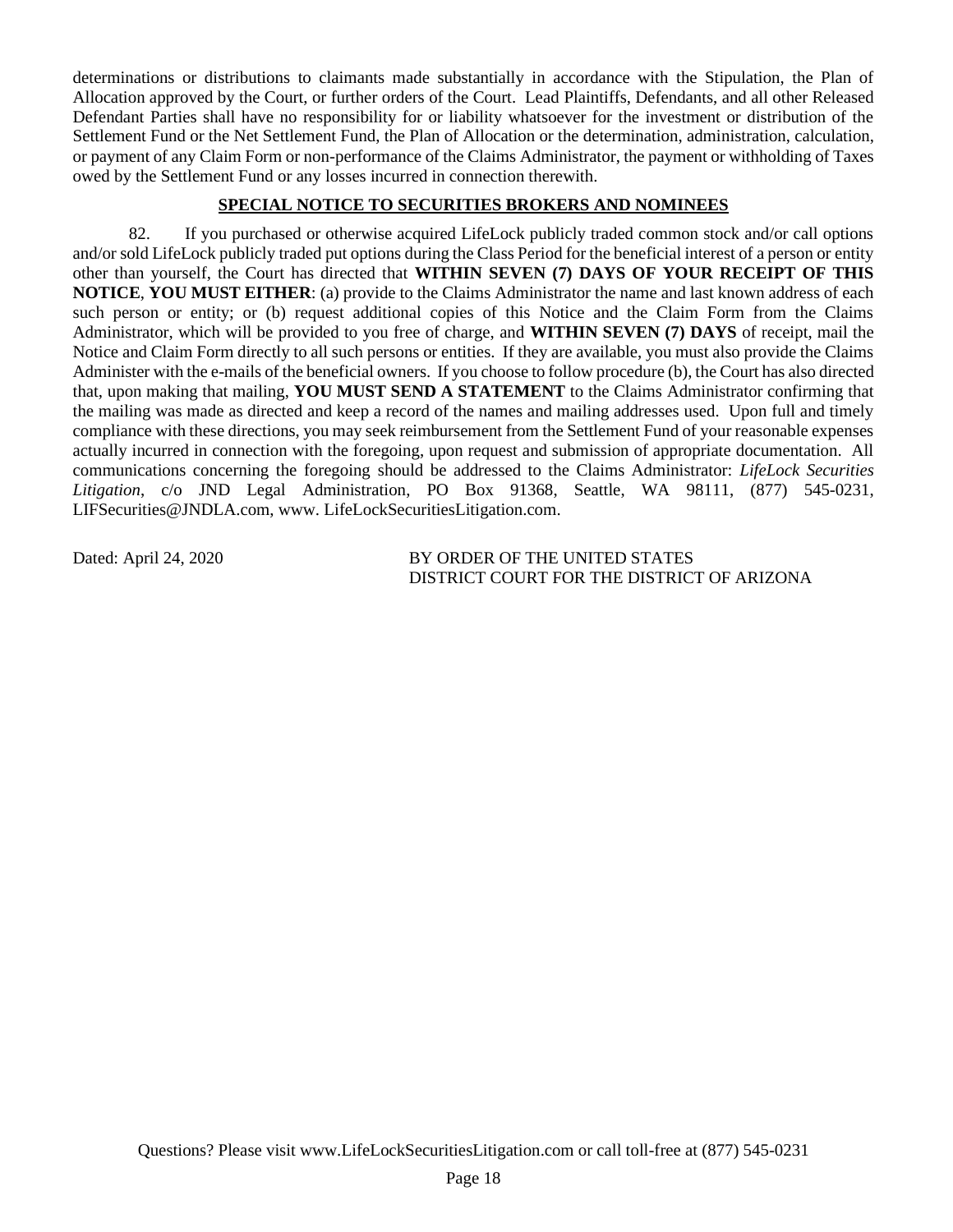**TABLE 2 LifeLock Common Stock Closing Price and Average Closing Price July 21, 2015 – October 16, 2015**

| <b>Date</b> | <b>Closing</b><br><b>Price</b> | <b>Average Closing</b><br><b>Price Between</b><br><b>July 21, 2015 and</b><br><b>Date Shown</b> | <b>Date</b> | <b>Closing</b><br><b>Price</b> | <b>Average Closing</b><br><b>Price Between</b><br><b>July 21, 2015 and</b><br><b>Date Shown</b> |
|-------------|--------------------------------|-------------------------------------------------------------------------------------------------|-------------|--------------------------------|-------------------------------------------------------------------------------------------------|
| 7/21/2015   | \$8.15                         | \$8.15                                                                                          | 9/3/2015    | \$8.52                         | \$7.90                                                                                          |
| 7/22/2015   | \$8.90                         | \$8.53                                                                                          | 9/4/2015    | \$8.54                         | \$7.92                                                                                          |
| 7/23/2015   | \$8.03                         | \$8.36                                                                                          | 9/8/2015    | \$8.59                         | \$7.94                                                                                          |
| 7/24/2015   | \$7.79                         | \$8.22                                                                                          | 9/9/2015    | \$8.75                         | \$7.96                                                                                          |
| 7/27/2015   | \$7.74                         | \$8.12                                                                                          | 9/10/2015   | \$8.76                         | \$7.99                                                                                          |
| 7/28/2015   | \$7.71                         | \$8.05                                                                                          | 9/11/2015   | \$8.87                         | \$8.01                                                                                          |
| 7/29/2015   | \$8.57                         | \$8.13                                                                                          | 9/14/2015   | \$9.20                         | \$8.04                                                                                          |
| 7/30/2015   | \$8.05                         | \$8.12                                                                                          | 9/15/2015   | \$9.06                         | \$8.06                                                                                          |
| 7/31/2015   | \$7.92                         | \$8.10                                                                                          | 9/16/2015   | \$9.09                         | \$8.09                                                                                          |
| 8/3/2015    | \$7.55                         | \$8.04                                                                                          | 9/17/2015   | \$9.26                         | \$8.12                                                                                          |
| 8/4/2015    | \$7.60                         | \$8.00                                                                                          | 9/18/2015   | \$9.19                         | \$8.14                                                                                          |
| 8/5/2015    | \$7.67                         | \$7.97                                                                                          | 9/21/2015   | \$9.14                         | \$8.17                                                                                          |
| 8/6/2015    | \$7.69                         | \$7.95                                                                                          | 9/22/2015   | \$8.81                         | \$8.18                                                                                          |
| 8/7/2015    | \$7.55                         | \$7.92                                                                                          | 9/23/2015   | \$8.73                         | \$8.19                                                                                          |
| 8/10/2015   | \$7.61                         | \$7.90                                                                                          | 9/24/2015   | \$8.84                         | \$8.21                                                                                          |
| 8/11/2015   | \$7.61                         | \$7.88                                                                                          | 9/25/2015   | \$8.63                         | \$8.21                                                                                          |
| 8/12/2015   | \$7.46                         | \$7.86                                                                                          | 9/28/2015   | \$8.44                         | \$8.22                                                                                          |
| 8/13/2015   | \$7.38                         | \$7.83                                                                                          | 9/29/2015   | \$8.51                         | \$8.22                                                                                          |
| 8/14/2015   | \$7.32                         | \$7.81                                                                                          | 9/30/2015   | \$8.76                         | \$8.24                                                                                          |
| 8/17/2015   | \$7.44                         | \$7.79                                                                                          | 10/1/2015   | \$8.76                         | \$8.25                                                                                          |
| 8/18/2015   | \$7.66                         | \$7.78                                                                                          | 10/2/2015   | \$8.98                         | \$8.26                                                                                          |
| 8/19/2015   | \$7.69                         | \$7.78                                                                                          | 10/5/2015   | \$9.19                         | \$8.28                                                                                          |
| 8/20/2015   | \$7.70                         | \$7.77                                                                                          | 10/6/2015   | \$9.19                         | \$8.29                                                                                          |
| 8/21/2015   | \$8.06                         | \$7.79                                                                                          | 10/7/2015   | \$9.53                         | \$8.32                                                                                          |
| 8/24/2015   | \$7.87                         | \$7.79                                                                                          | 10/8/2015   | \$9.60                         | \$8.34                                                                                          |
| 8/25/2015   | \$7.83                         | \$7.79                                                                                          | 10/9/2015   | \$9.72                         | \$8.36                                                                                          |
| 8/26/2015   | \$8.01                         | \$7.80                                                                                          | 10/12/2015  | \$9.71                         | \$8.38                                                                                          |
| 8/27/2015   | \$8.21                         | \$7.81                                                                                          | 10/13/2015  | \$9.60                         | \$8.40                                                                                          |
| 8/28/2015   | \$8.39                         | \$7.83                                                                                          | 10/14/2015  | \$9.40                         | \$8.42                                                                                          |
| 8/31/2015   | \$8.45                         | \$7.85                                                                                          | 10/15/2015  | \$9.36                         | \$8.44                                                                                          |
| 9/1/2015    | \$8.28                         | \$7.87                                                                                          | 10/16/2015  | \$9.20                         | \$8.45                                                                                          |
| 9/2/2015    | \$8.41                         | \$7.88                                                                                          |             |                                |                                                                                                 |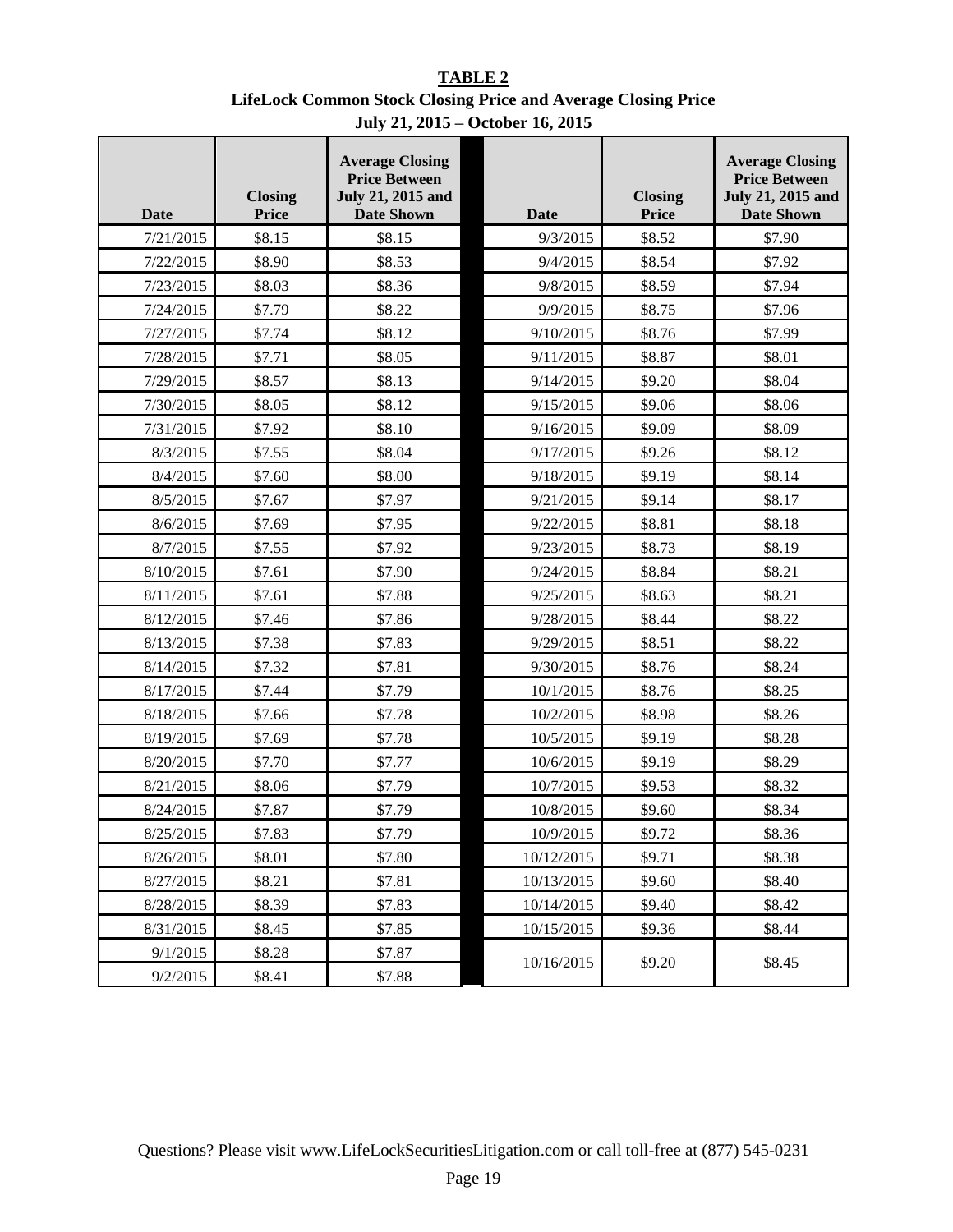| Expiration | <b>Strike</b> | <b>Call Option Artificial Inflation per Share During</b><br><b>Trading Periods</b> |                                                              |                      |
|------------|---------------|------------------------------------------------------------------------------------|--------------------------------------------------------------|----------------------|
| Date       | Price         | July 31, 2014 – February<br>10, 2015                                               | February 11, 2015 - July 21,<br>2015 (prior to 1:46 p.m. ET) | <b>Holding Value</b> |
| 2/20/2015  | \$10.00       | \$1.20                                                                             | \$0.00                                                       | \$0.00               |
| 2/20/2015  | \$11.00       | \$1.18                                                                             | \$0.00                                                       | \$0.00               |
| 2/20/2015  | \$12.00       | \$1.23                                                                             | \$0.00                                                       | \$0.00               |
| 2/20/2015  | \$13.00       | \$1.25                                                                             | \$0.00                                                       | \$0.00               |
| 2/20/2015  | \$14.00       | \$1.10                                                                             | \$0.00                                                       | \$0.00               |
| 2/20/2015  | \$15.00       | \$0.88                                                                             | \$0.00                                                       | \$0.00               |
| 2/20/2015  | \$16.00       | \$0.50                                                                             | \$0.00                                                       | \$0.00               |
| 2/20/2015  | \$17.00       | \$0.25                                                                             | \$0.00                                                       | \$0.00               |
| 2/20/2015  | \$18.00       | \$0.15                                                                             | \$0.00                                                       | \$0.00               |
| 2/20/2015  | \$19.00       | \$0.05                                                                             | \$0.00                                                       | \$0.00               |
| 2/20/2015  | \$20.00       | \$0.08                                                                             | \$0.00                                                       | \$0.00               |
| 2/20/2015  | \$22.00       | \$0.03                                                                             | \$0.00                                                       | \$0.00               |
| 3/20/2015  | \$10.00       | \$1.25                                                                             | \$0.00                                                       | \$0.00               |
| 3/20/2015  | \$11.00       | \$1.20                                                                             | \$0.00                                                       | \$0.00               |
| 3/20/2015  | \$13.00       | \$1.13                                                                             | \$0.00                                                       | \$0.00               |
| 3/20/2015  | \$14.00       | \$0.93                                                                             | \$0.00                                                       | \$0.00               |
| 3/20/2015  | \$15.00       | \$0.75                                                                             | \$0.00                                                       | \$0.00               |
| 3/20/2015  | \$16.00       | \$0.55                                                                             | \$0.00                                                       | \$0.00               |
| 3/20/2015  | \$17.00       | \$0.33                                                                             | \$0.00                                                       | \$0.00               |
| 3/20/2015  | \$18.00       | \$0.18                                                                             | \$0.00                                                       | \$0.00               |
| 3/20/2015  | \$19.00       | \$0.08                                                                             | \$0.00                                                       | \$0.00               |
| 5/15/2015  | \$9.00        | \$1.25                                                                             | \$0.00                                                       | \$0.00               |
| 5/15/2015  | \$10.00       | \$1.15                                                                             | \$0.00                                                       | \$0.00               |
| 5/15/2015  | \$11.00       | \$1.15                                                                             | \$0.00                                                       | \$0.00               |
| 5/15/2015  | \$12.00       | \$1.15                                                                             | \$0.00                                                       | \$0.00               |
| 5/15/2015  | \$13.00       | \$0.93                                                                             | \$0.00                                                       | \$0.00               |
| 5/15/2015  | \$14.00       | \$0.83                                                                             | \$0.00                                                       | \$0.00               |
| 5/15/2015  | \$15.00       | \$0.70                                                                             | \$0.00                                                       | \$0.00               |
| 5/15/2015  | \$16.00       | \$0.60                                                                             | \$0.00                                                       | \$0.00               |
| 5/15/2015  | \$17.00       | \$0.43                                                                             | \$0.00                                                       | \$0.00               |
| 5/15/2015  | \$18.00       | \$0.38                                                                             | \$0.00                                                       | \$0.00               |
| 5/15/2015  | \$19.00       | \$0.30                                                                             | \$0.00                                                       | \$0.00               |
| 5/15/2015  | \$20.00       | \$0.18                                                                             | \$0.00                                                       | \$0.00               |
| 5/15/2015  | \$21.00       | \$0.15                                                                             | \$0.00                                                       | \$0.00               |
| 5/15/2015  | \$22.00       | \$0.08                                                                             | \$0.00                                                       | \$0.00               |
| 5/15/2015  | \$23.00       | \$0.03                                                                             | \$0.00                                                       | \$0.00               |
| 8/21/2015  | \$7.00        | \$0.00                                                                             | \$7.18                                                       | \$1.80               |
| 8/21/2015  | \$8.00        | \$7.91                                                                             | \$6.81                                                       | \$1.18               |

# **TABLE 3 LifeLock Call Option Artificial Inflation per Share and Holding Prices**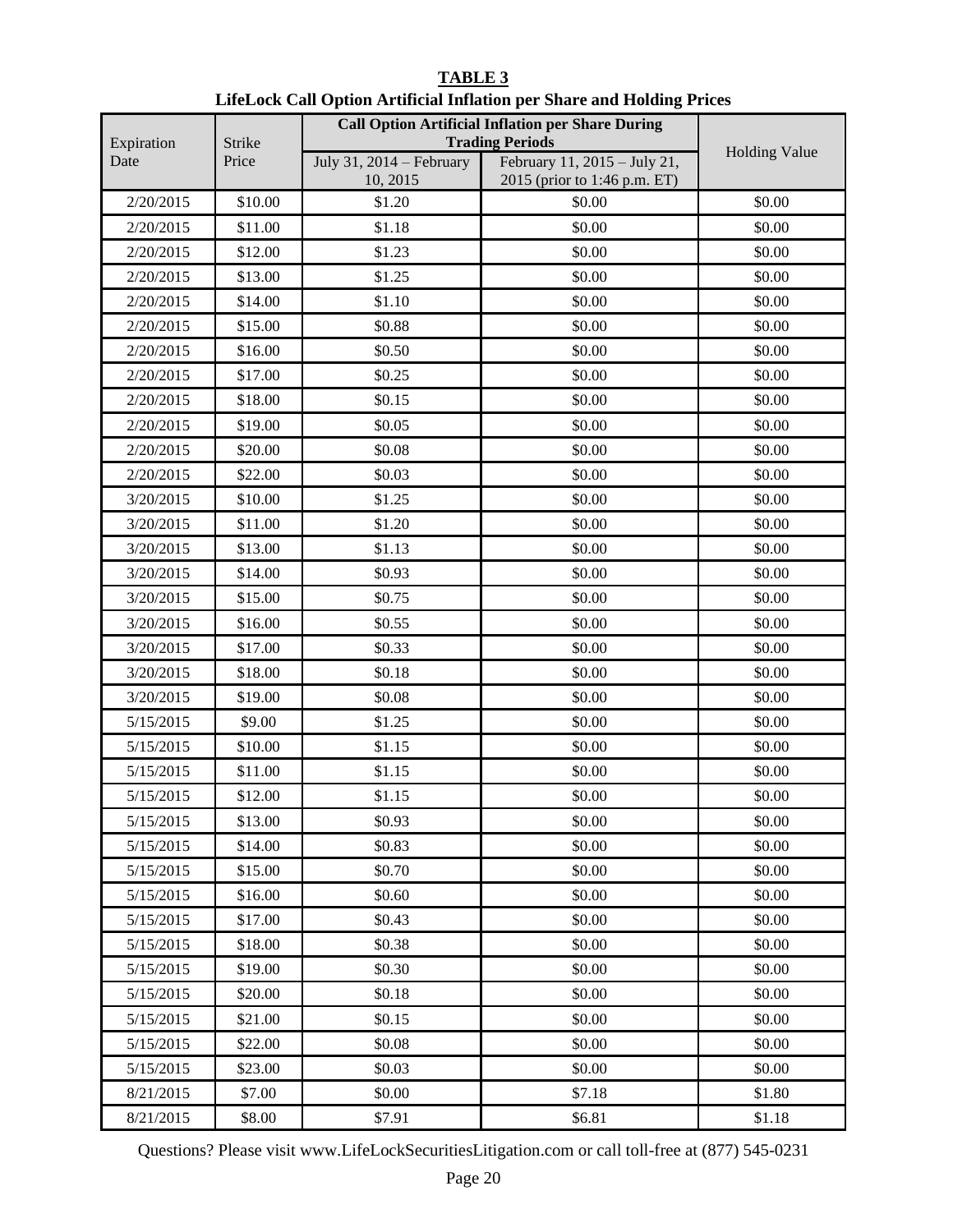| <b>TABLE 3</b>                                                         |
|------------------------------------------------------------------------|
| LifeLock Call Option Artificial Inflation per Share and Holding Prices |

| Expiration | Strike  | <b>Call Option Artificial Inflation per Share During</b><br><b>Trading Periods</b> |                                                              |                      |
|------------|---------|------------------------------------------------------------------------------------|--------------------------------------------------------------|----------------------|
| Date       | Price   | July 31, 2014 – February<br>10, 2015                                               | February 11, 2015 - July 21,<br>2015 (prior to 1:46 p.m. ET) | <b>Holding Value</b> |
| 8/21/2015  | \$9.00  | \$7.34                                                                             | \$6.19                                                       | \$0.80               |
| 8/21/2015  | \$10.00 | \$6.64                                                                             | \$5.49                                                       | \$0.50               |
| 8/21/2015  | \$11.00 | \$5.79                                                                             | \$4.64                                                       | \$0.35               |
| 8/21/2015  | \$12.00 | \$4.97                                                                             | \$3.92                                                       | \$0.13               |
| 8/21/2015  | \$13.00 | \$4.12                                                                             | \$2.97                                                       | \$0.13               |
| 8/21/2015  | \$14.00 | \$3.02                                                                             | \$2.07                                                       | \$0.10               |
| 8/21/2015  | \$15.00 | \$2.27                                                                             | \$1.42                                                       | \$0.05               |
| 8/21/2015  | \$16.00 | \$1.50                                                                             | \$0.77                                                       | \$0.03               |
| 8/21/2015  | \$17.00 | \$0.97                                                                             | \$0.37                                                       | \$0.03               |
| 8/21/2015  | \$18.00 | \$0.47                                                                             | \$0.12                                                       | \$0.03               |
| 8/21/2015  | \$19.00 | \$0.42                                                                             | \$0.02                                                       | \$0.03               |
| 8/21/2015  | \$20.00 | \$0.32                                                                             | \$0.05                                                       | \$0.03               |
| 8/21/2015  | \$21.00 | \$0.20                                                                             | \$0.07                                                       | \$0.03               |
| 8/21/2015  | \$22.00 | \$0.20                                                                             | \$0.07                                                       | \$0.03               |
| 8/21/2015  | \$23.00 | \$0.20                                                                             | \$0.07                                                       | \$0.03               |
| 8/21/2015  | \$24.00 | \$0.10                                                                             | \$0.07                                                       | \$0.03               |
| 11/20/2015 | \$8.00  | \$0.00                                                                             | \$6.24                                                       | \$1.80               |
| 11/20/2015 | \$9.00  | \$0.00                                                                             | \$5.69                                                       | \$1.35               |
| 11/20/2015 | \$10.00 | \$0.00                                                                             | \$4.96                                                       | \$1.08               |
| 11/20/2015 | \$11.00 | \$0.00                                                                             | \$4.34                                                       | \$0.80               |
| 11/20/2015 | \$12.00 | \$0.00                                                                             | \$3.77                                                       | \$0.53               |
| 11/20/2015 | \$13.00 | \$0.00                                                                             | \$3.02                                                       | \$0.48               |
| 11/20/2015 | \$14.00 | \$0.00                                                                             | \$2.37                                                       | \$0.33               |
| 11/20/2015 | \$15.00 | \$0.00                                                                             | \$1.65                                                       | \$0.35               |
| 11/20/2015 | \$16.00 | \$0.00                                                                             | \$1.22                                                       | \$0.23               |
| 11/20/2015 | \$17.00 | \$0.00                                                                             | \$0.80                                                       | \$0.20               |
| 11/20/2015 | \$18.00 | \$0.00                                                                             | \$0.50                                                       | \$0.18               |
| 11/20/2015 | \$19.00 | \$0.00                                                                             | \$0.25                                                       | \$0.23               |
| 11/20/2015 | \$20.00 | \$0.00                                                                             | \$0.20                                                       | \$0.13               |
| 2/19/2016  | \$13.00 | \$0.00                                                                             | \$3.09                                                       | \$0.65               |
| 2/19/2016  | \$14.00 | \$0.00                                                                             | \$2.42                                                       | \$0.65               |
| 2/19/2016  | \$16.00 | \$0.00                                                                             | \$1.45                                                       | \$0.43               |
| 2/19/2016  | \$17.00 | \$0.00                                                                             | \$0.97                                                       | \$0.43               |
| 2/19/2016  | \$18.00 | \$0.00                                                                             | \$0.65                                                       | \$0.43               |
| 2/19/2016  | \$19.00 | \$0.00                                                                             | \$0.47                                                       | \$0.33               |
| 2/19/2016  | \$20.00 | \$0.00                                                                             | \$0.37                                                       | \$0.30               |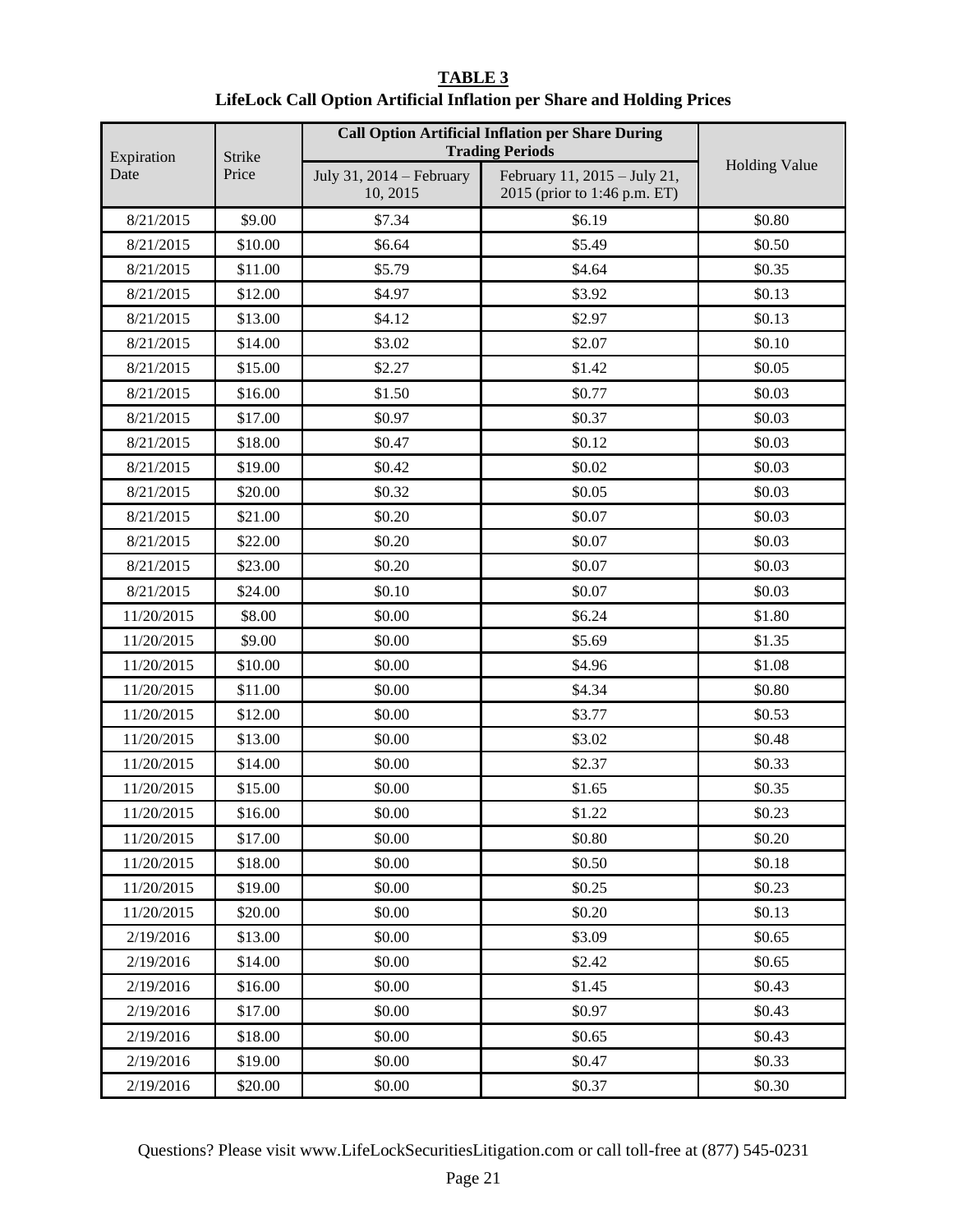| Expiration                  |         | <b>Put Option Artificial Deflation per Share During</b><br><b>Trading Periods</b> |                                                              |                      |
|-----------------------------|---------|-----------------------------------------------------------------------------------|--------------------------------------------------------------|----------------------|
| <b>Strike Price</b><br>Date |         | July 31, 2014 – February<br>10, 2015                                              | February 11, 2015 - July 21,<br>2015 (prior to 1:46 p.m. ET) | <b>Holding Value</b> |
| 2/20/2015                   | \$10.00 | \$0.03                                                                            | \$0.00                                                       | \$0.00               |
| 2/20/2015                   | \$15.00 | \$0.18                                                                            | \$0.00                                                       | \$0.00               |
| 2/20/2015                   | \$16.00 | \$0.53                                                                            | \$0.00                                                       | \$0.00               |
| 2/20/2015                   | \$17.00 | \$0.80                                                                            | \$0.00                                                       | \$0.00               |
| 2/20/2015                   | \$18.00 | \$0.98                                                                            | \$0.00                                                       | \$0.00               |
| 2/20/2015                   | \$19.00 | \$1.05                                                                            | \$0.00                                                       | \$0.00               |
| 3/20/2015                   | \$12.00 | \$0.05                                                                            | \$0.00                                                       | \$0.00               |
| 3/20/2015                   | \$14.00 | \$0.15                                                                            | \$0.00                                                       | \$0.00               |
| 3/20/2015                   | \$15.00 | \$0.28                                                                            | \$0.00                                                       | \$0.00               |
| 3/20/2015                   | \$16.00 | \$0.55                                                                            | \$0.00                                                       | \$0.00               |
| 5/15/2015                   | \$10.00 | \$0.05                                                                            | \$0.00                                                       | \$0.00               |
| 5/15/2015                   | \$11.00 | \$0.13                                                                            | \$0.00                                                       | \$0.00               |
| 5/15/2015                   | \$12.00 | \$0.15                                                                            | \$0.00                                                       | \$0.00               |
| 5/15/2015                   | \$13.00 | \$0.20                                                                            | \$0.00                                                       | \$0.00               |
| 5/15/2015                   | \$14.00 | \$0.33                                                                            | \$0.00                                                       | \$0.00               |
| 5/15/2015                   | \$15.00 | \$0.40                                                                            | \$0.00                                                       | \$0.00               |
| 5/15/2015                   | \$16.00 | \$0.60                                                                            | \$0.00                                                       | \$0.00               |
| 5/15/2015                   | \$17.00 | \$0.73                                                                            | \$0.00                                                       | \$0.00               |
| 5/15/2015                   | \$18.00 | \$0.70                                                                            | \$0.00                                                       | \$0.00               |
| 5/15/2015                   | \$19.00 | \$0.75                                                                            | \$0.00                                                       | \$0.00               |
| 5/15/2015                   | \$20.00 | \$0.95                                                                            | \$0.00                                                       | \$0.00               |
| 5/15/2015                   | \$22.00 | \$1.05                                                                            | \$0.00                                                       | \$0.00               |
| 8/21/2015                   | \$7.00  | \$0.00                                                                            | \$0.42                                                       | \$0.48               |
| 8/21/2015                   | \$9.00  | \$1.50                                                                            | \$1.42                                                       | \$1.53               |
| 8/21/2015                   | \$10.00 | \$2.37                                                                            | \$2.19                                                       | \$2.30               |
| 8/21/2015                   | \$11.00 | \$3.14                                                                            | \$2.97                                                       | \$3.08               |
| 8/21/2015                   | \$12.00 | \$4.04                                                                            | \$3.84                                                       | \$3.95               |
| 8/21/2015                   | \$13.00 | \$4.99                                                                            | \$4.69                                                       | \$4.85               |
| 8/21/2015                   | \$14.00 | \$5.94                                                                            | \$5.64                                                       | \$5.85               |
| 8/21/2015                   | \$15.00 | \$6.96                                                                            | \$6.49                                                       | \$6.90               |
| 8/21/2015                   | \$16.00 | \$7.76                                                                            | \$7.03                                                       | \$7.75               |
| 8/21/2015                   | \$17.00 | \$8.01                                                                            | \$7.26                                                       | \$8.65               |
| 8/21/2015                   | \$18.00 | \$8.31                                                                            | \$7.46                                                       | \$9.65               |
| 8/21/2015                   | \$20.00 | \$8.58                                                                            | \$7.63                                                       | \$11.70              |
| 8/21/2015                   | \$25.00 | \$8.73                                                                            | \$7.58                                                       | \$16.60              |
| 9/18/2015                   | \$16.00 | \$0.00                                                                            | \$6.83                                                       | \$7.75               |

# **TABLE 4 LifeLock Put Option Artificial Deflation per Share and Holding Prices**

Questions? Please visit www.LifeLockSecuritiesLitigation.com or call toll-free at (877) 545-0231

11/20/2015 \$9.00 \$0.00 \$0.00 \$1.90 \$2.05